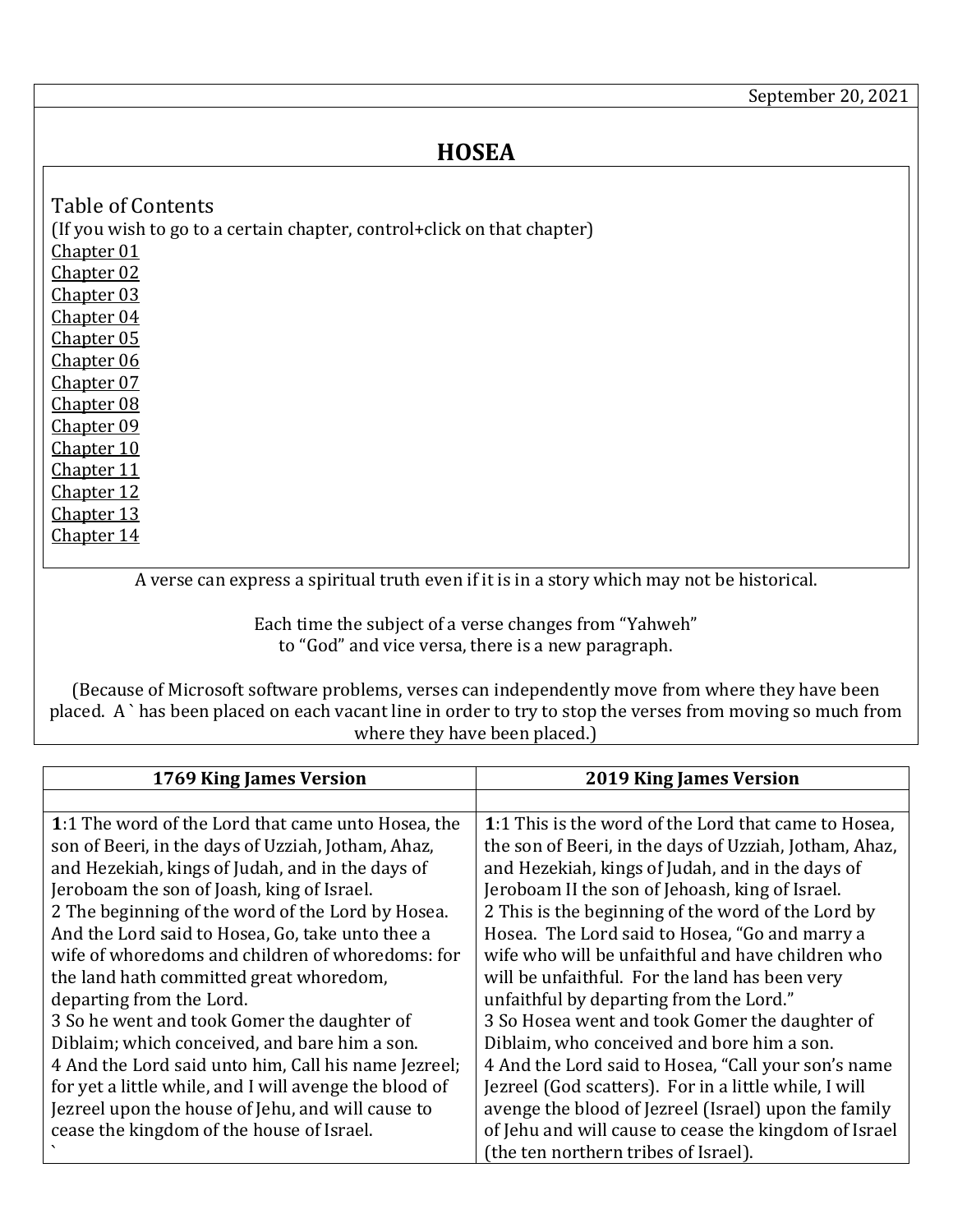<span id="page-1-0"></span>

| 5 And it shall come to pass at that day, that I will          | 5 "And it shall come to pass in that day, that I will         |
|---------------------------------------------------------------|---------------------------------------------------------------|
| break the bow of Israel in the valley of Jezreel.             | break the bow of Israel in the valley of Jezreel."            |
| 6 & And she conceived again, and bare a daughter.             | 6 And Gomer conceived again and bore a daughter.              |
| And God said unto him, Call her name Loruhamah:               | And God said to Hosea, "Call your daughter's name             |
| for I will no more have mercy upon the house of               | Loruhamah (Unloved). For I will not have mercy                |
| Israel; but I will utterly take them away.                    | anymore upon the house of Israel, but I will utterly          |
|                                                               | take them away.                                               |
| 7 But I will have mercy upon the house of Judah,              | 7 "But I will have mercy upon the house of Judah              |
| and will save them by the Lord their God, and will            | and will save them by the Lord their God, and will            |
| not save them by bow, nor by sword, nor by battle,            | not save them by the bow, by the sword, by battle,            |
| by horses, nor by horsemen.                                   | by horses, nor by cavalry."                                   |
| 8 & Now when she had weaned Loruhamah, she                    | 8 Now when Gomer had weaned Loruhamah                         |
| conceived, and bare a son.                                    | (Unloved), she conceived and bore a son.                      |
| 9 Then said God, Call his name Loammi: for ye are             | 9 Then God said, "Call the name of this son Loammi            |
| not my people, and I will not be your God.                    | (not My people); for you are not My people, and I             |
|                                                               | will not be your God."                                        |
| 10 & Yet the number of the children of Israel shall           | 10 Yet the number of the children of Israel will be as        |
|                                                               | numerous as the sand of the sea, which cannot be              |
| be as the sand of the sea, which cannot be measured           | measured nor numbered. And it shall come to pass              |
| nor numbered; and it shall come to pass, that in the          | that in the place where it was said to them, "You are         |
| place where it was said unto them, Ye are not my              | not My people." There it will be said to them, "You           |
| people, there it shall be said unto them, Ye are the          | are the children of the living God."                          |
| sons of the living God.                                       | 11 Then the children of Judah and the children of             |
| 11 Then shall the children of Judah and the children          | Israel shall be gathered together and appoint                 |
| of Israel be gathered together, and appoint                   | themselves one head, and they shall come up out of            |
| themselves one head, and they shall come up out of            | the land. For great shall be the day of Jezreel (God          |
| the land: for great shall be the day of Jezreel.              | sows Israel)."                                                |
|                                                               |                                                               |
|                                                               |                                                               |
| 2:1 Say ye unto your brethren, Ammi; and to your              | 2:1 The Lord said, "Say to your relatives, 'Ammi'             |
| sisters, Ruhamah.                                             | (God's people); and to your sisters, 'Ruhamah' (She           |
|                                                               | has obtained mercy.)                                          |
| 2 Plead with your mother, plead: for she is not my            | 2 "Plead with your mother (Israel), plead; for she is         |
| wife, neither am I her husband: let her therefore put         | not My wife, neither am I her husband. Therefore,             |
| away her whoredoms out of her sight, and her                  | let her put away her unfaithfulness out of her sight          |
| adulteries from between her breasts;                          | and her adulteries from between her breasts                   |
| 3 Lest I strip her naked, and set her as in the day           | 3 "lest I strip her naked, and set her as in the day          |
| that she was born, and make her as a wilderness,              | that she was born, and make her as a wilderness,              |
| and set her like a dry land, and slay her with thirst.        | and set her like a dry land, and slay her with thirst.        |
| 4 And I will not have mercy upon her children; for            | 4 "And I will not have mercy on her children, for             |
| they be the children of whoredoms.                            | they are the children who come from unfaithfulness.           |
| 5 For their mother hath played the harlot: she that           | 5 "For their mother has played the whore: she who             |
| conceived them hath done shamefully: for she said, I          | conceived them has acted shamefully. For she said,            |
| will go after my lovers, that give me my bread and            |                                                               |
|                                                               | 'I will run after my lovers that give me my food and          |
| my water, my wool and my flax, mine oil and my                | my water, my wool and my flax, my olive oil and my            |
| drink.<br>6 & Therefore, behold, I will hedge up thy way with | drink.'<br>6 "Therefore, behold, I will hedge up her way with |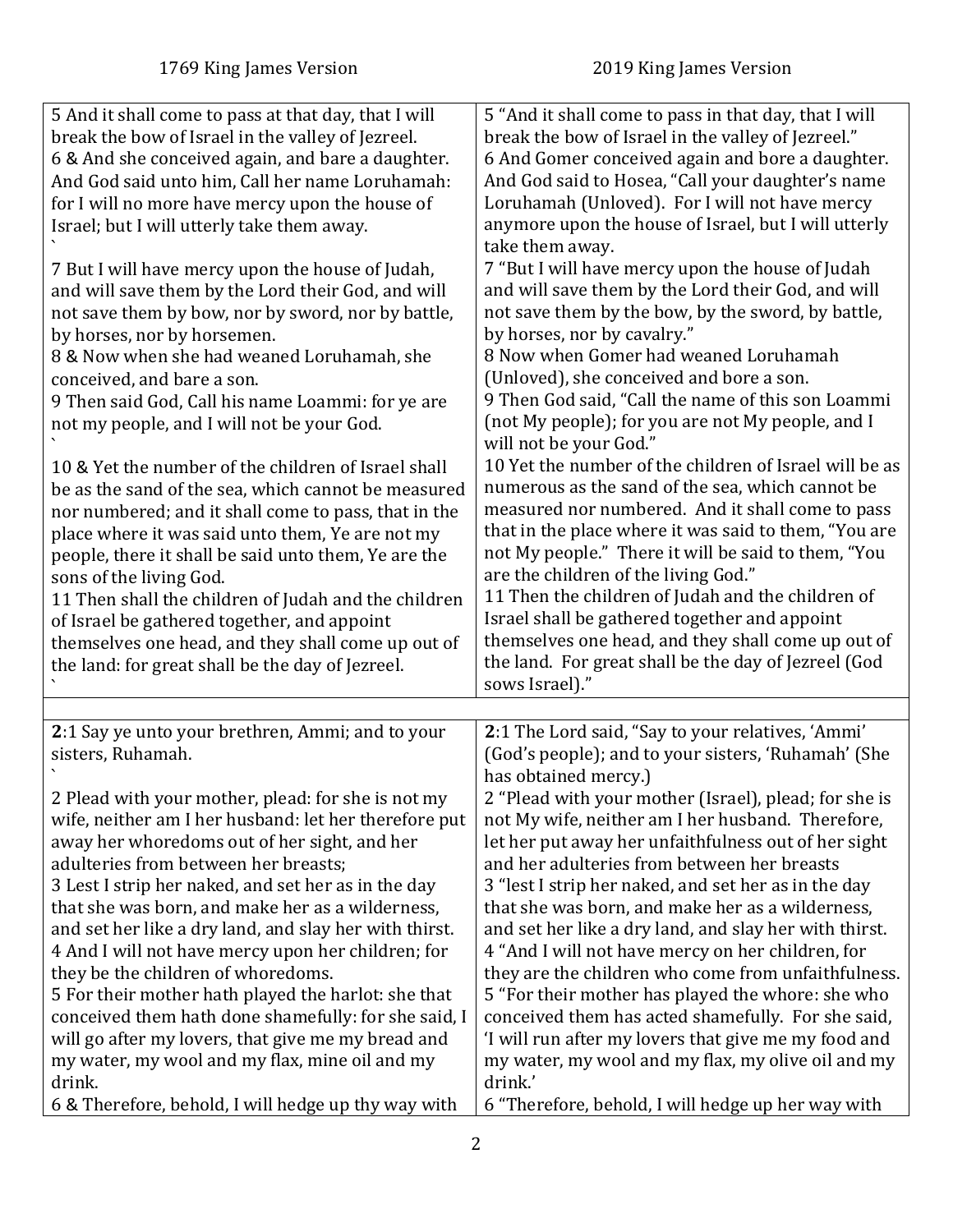| thorns, and make a wall, that she shall not find her   | thorns and make a wall so that she shall not find her   |
|--------------------------------------------------------|---------------------------------------------------------|
| paths.                                                 | path.                                                   |
| 7 And she shall follow after her lovers, but she shall | 7 "And she shall follow after her lovers, but she shall |
| not overtake them; and she shall seek them, but        | not overtake them; and she shall seek them but          |
| shall not find them: then shall she say, I will go and | shall not find them. Then she shall say, 'I will go and |
| return to my first husband; for then was it better     | return to my first husband (the Lord); for then it      |
| with me than now.                                      | was better with me than now.'                           |
| 8 For she did not know that I gave her corn, and       | 8 "For she did not know that I the Lord gave her        |
| wine, and oil, and multiplied her silver and gold,     | grain, and wine, and olive oil, and multiplied her      |
| which they prepared for Baal.                          | silver and gold, which they prepared in the worship     |
|                                                        | of Baal.                                                |
| 9 Therefore will I return, and take away my corn in    | 9 "Therefore, I will return, and take away my grain     |
| the time thereof, and my wine in the season thereof,   | at the time of harvest and my wine at the season of     |
| and will recover my wool and my flax given to cover    | harvest and will recover my wool and my flax given      |
| her nakedness.                                         | to cover her nakedness.                                 |
| 10 And now will I discover her lewdness in the sight   | 10 "And now I will uncover her lewdness in the          |
| of her lovers, and none shall deliver her out of mine  | sight of her lovers, and nothing shall deliver her out  |
| hand.                                                  | of My hand.                                             |
| 11 I will also cause all her mirth to cease, her feast | 11 "I will also cause all her mirth to cease, her feast |
| days, her new moons, and her sabbaths, and all her     | days, her new moons, her Sabbaths, and all her          |
| solemn feasts.                                         | solemn feasts.                                          |
| 12 And I will destroy her vines and her fig trees,     | 12 "And I will destroy her grapevines and her fig       |
| whereof she hath said, These are my rewards that       | trees of which she has said, 'These are my rewards      |
| my lovers have given me: and I will make them a        | that my lovers have given me.' And I will make her      |
| forest, and the beasts of the field shall eat them.    | vineyards and orchards into a forest, and the beasts    |
|                                                        | of the field shall eat them."                           |
| 13 And I will visit upon her the days of Baalim,       | 13 And the Lord said, "I will punish her for the days   |
| wherein she burned incense to them, and she            | of the Baals in which she burned incense to them,       |
| decked herself with her earrings and her jewels,       | and she decked herself with her earrings and her        |
| and she went after her lovers, and forgat me, saith    | jewels. And she went after her lovers and forgot        |
| the Lord.                                              | Me.                                                     |
| 14 & Therefore, behold, I will allure her, and bring   | 14 "Therefore, behold, I will allure her and bring her  |
| her into the wilderness, and speak comfortably unto    | into the wilderness and speak comfortably to her.       |
| her.                                                   | 15 "And I will give her, her vineyards from there       |
| 15 And I will give her her vineyards from thence,      | and the valley of Achor for a door of hope. And she     |
| and the valley of Achor for a door of hope: and she    | shall sing there, as in the days of her youth, and as   |
| shall sing there, as in the days of her youth, and as  | in the day when she came up out of the land of          |
| in the day when she came up out of the land of         | Egypt."                                                 |
| Egypt.                                                 | 16 God says, "At that day you shall call me Ishi (my    |
| 16 And it shall be at that day, saith the Lord, that   | husband); and shall not call me Baal (Master)           |
| thou shalt call me Ishi; and shalt call me no more     | anymore.                                                |
| Baali.                                                 | 17 "For I will take away the names of the Baals out     |
| 17 For I will take away the names of Baalim out of     | of her mouth, and they shall not be remembered          |
| her mouth, and they shall no more be remembered        | anymore by their names.                                 |
| by their name.                                         | 18 "And in that day I will make a covenant for them     |
| 18 And in that day will I make a covenant for them     | with the animals of the field, with the birds of the    |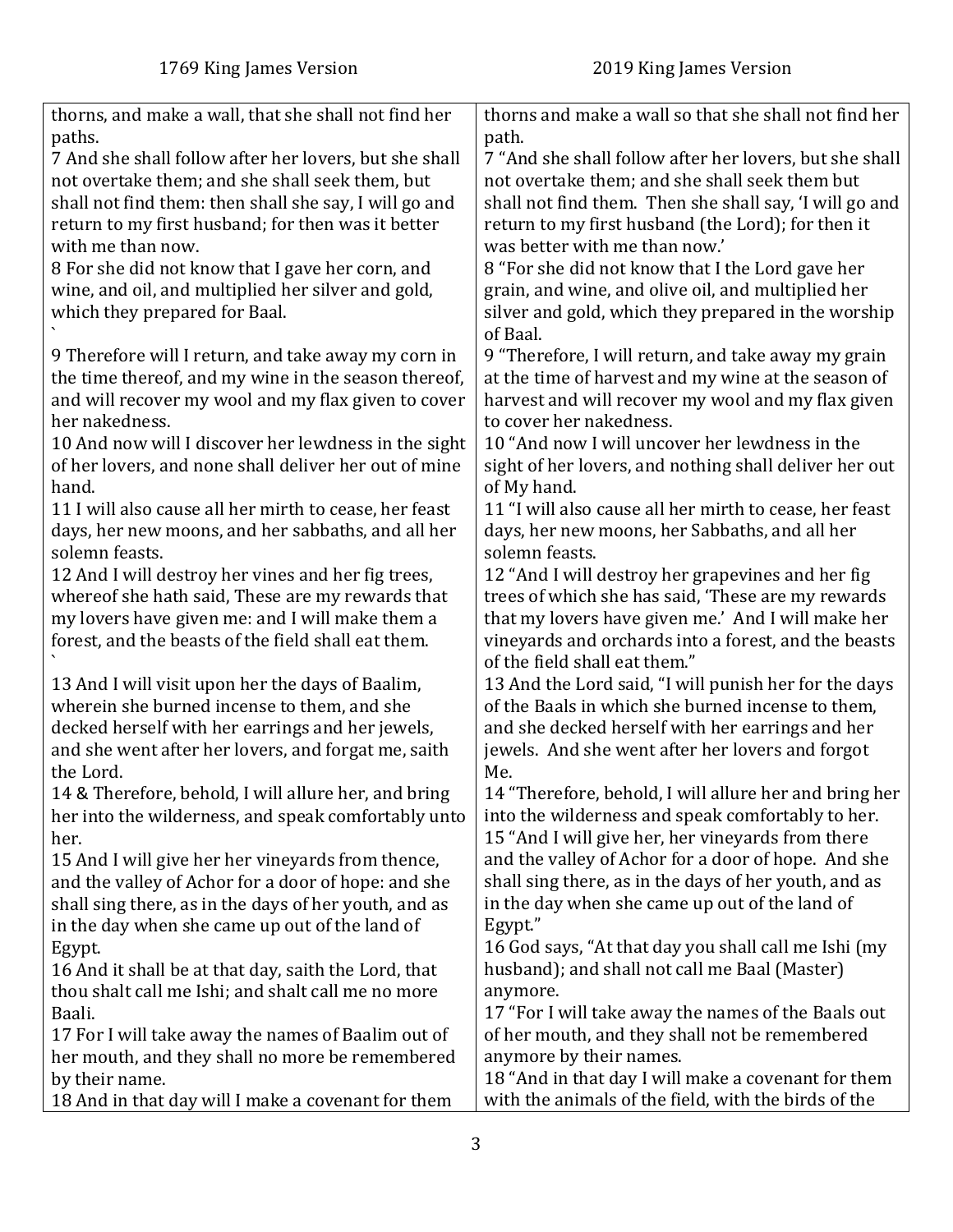<span id="page-3-1"></span><span id="page-3-0"></span>

| with the beasts of the field, and with the fowls of<br>heaven, and with the creeping things of the ground:<br>and I will break the bow and the sword and the<br>battle out of the earth, and will make them to lie<br>down safely.<br>19 And I will betroth thee unto me for ever; yea, I<br>will betroth thee unto me in righteousness, and in<br>judgment, and in lovingkindness, and in mercies.<br>20 I will even betroth thee unto me in faithfulness:<br>and thou shalt know the Lord.<br>21 And it shall come to pass in that day, I will hear,<br>saith the Lord, I will hear the heavens, and they<br>shall hear the earth;<br>22 And the earth shall hear the corn, and the wine,<br>and the oil; and they shall hear Jezreel.<br>23 And I will sow her unto me in the earth; and I<br>will have mercy upon her that had not obtained<br>mercy; and I will say to them which were not my<br>people, Thou art my people; and they shall say,<br>Thou art my God. | heavens, and with the creeping things of the ground.<br>And I will break the bow, the sword, and the battle<br>out of the earth, and will make them lie down<br>safely."<br>19 God said, "Israel, I will betroth you to Me forever;<br>yes, I will betroth you to Me in righteousness, in<br>justice, in loving-kindness, and in mercies.<br>20 "I will even betroth you to Me in faithfulness, and<br>you shall know the Lord.<br>21 "And it shall come to pass in that day that I will<br>hear the heavens, and they shall hear the earth.<br>22 "And the earth shall hear the grain, the wine, and<br>the olive oil; and they shall hear Jezreel (Israel)."<br>23 "And I will sow her to Me in the earth, and I will<br>have mercy upon her that had not obtained mercy;<br>and I will say to those who were not My people,<br>'You are My people.' And they shall say, 'You are<br>our God."         |
|---------------------------------------------------------------------------------------------------------------------------------------------------------------------------------------------------------------------------------------------------------------------------------------------------------------------------------------------------------------------------------------------------------------------------------------------------------------------------------------------------------------------------------------------------------------------------------------------------------------------------------------------------------------------------------------------------------------------------------------------------------------------------------------------------------------------------------------------------------------------------------------------------------------------------------------------------------------------------|----------------------------------------------------------------------------------------------------------------------------------------------------------------------------------------------------------------------------------------------------------------------------------------------------------------------------------------------------------------------------------------------------------------------------------------------------------------------------------------------------------------------------------------------------------------------------------------------------------------------------------------------------------------------------------------------------------------------------------------------------------------------------------------------------------------------------------------------------------------------------------------------------------|
| 3:1 Then said the Lord unto me, Go yet, love a<br>woman beloved of her friend, yet an adulteress,<br>according to the love of the Lord toward the<br>children of Israel, who look to other gods, and love<br>flagons of wine.<br>2 So I bought her to me for fifteen pieces of silver,<br>and for an homer of barley, and an half homer of<br>barley:<br>3 And I said unto her, Thou shalt abide for me many<br>days; thou shalt not play the harlot, and thou shalt<br>not be for another man: so will I also be for thee.<br>4 For the children of Israel shall abide many days<br>without a king, and without a prince, and without a<br>sacrifice, and without an image, and without an<br>ephod, and without teraphim:<br>5 Afterward shall the children of Israel return, and<br>seek the Lord their God, and David their king; and<br>shall fear the Lord and his goodness in the latter<br>days.                                                                  | 3:1 Then the Lord said to me, "Go and love a woman<br>beloved of her friend, although an adulteress,<br>according to the love of the Lord toward the<br>children of Israel, who look to other gods and love<br>the raisin cakes of the heathen."<br>2 So I bought her for myself for fifteen pieces of<br>silver and ten bushels of barley.<br>3 And I said to her, "You shall stay with me many<br>days; you shall not play the whore, and you shall not<br>commit adultery, and I will be faithful to you."<br>4 For the children of Israel shall live for many days<br>without a king, without a prince, without a sacrifice,<br>without an image, without an ephod (a priestly<br>vestment), and without idols.<br>5 Afterward, the children of Israel shall return and<br>seek the Lord their God, and David their king, and<br>shall be in awe of the Lord and His goodness in the<br>latter days. |
|                                                                                                                                                                                                                                                                                                                                                                                                                                                                                                                                                                                                                                                                                                                                                                                                                                                                                                                                                                           |                                                                                                                                                                                                                                                                                                                                                                                                                                                                                                                                                                                                                                                                                                                                                                                                                                                                                                          |
| 4:1 Hear the word of the Lord, ye children of Israel:<br>for the Lord hath a controversy with the inhabitants<br>of the land, because there is no truth, nor mercy, nor<br>knowledge of God in the land.<br>2 By swearing, and lying, and killing, and stealing,                                                                                                                                                                                                                                                                                                                                                                                                                                                                                                                                                                                                                                                                                                          | 4:1 Hear the word of God, you children of Israel.<br>For God has a controversy with the inhabitants of<br>the land, saying, "There is no truth, nor mercy, nor<br>knowledge of God in the land.<br>2 "By swearing, lying, killing, stealing, and                                                                                                                                                                                                                                                                                                                                                                                                                                                                                                                                                                                                                                                         |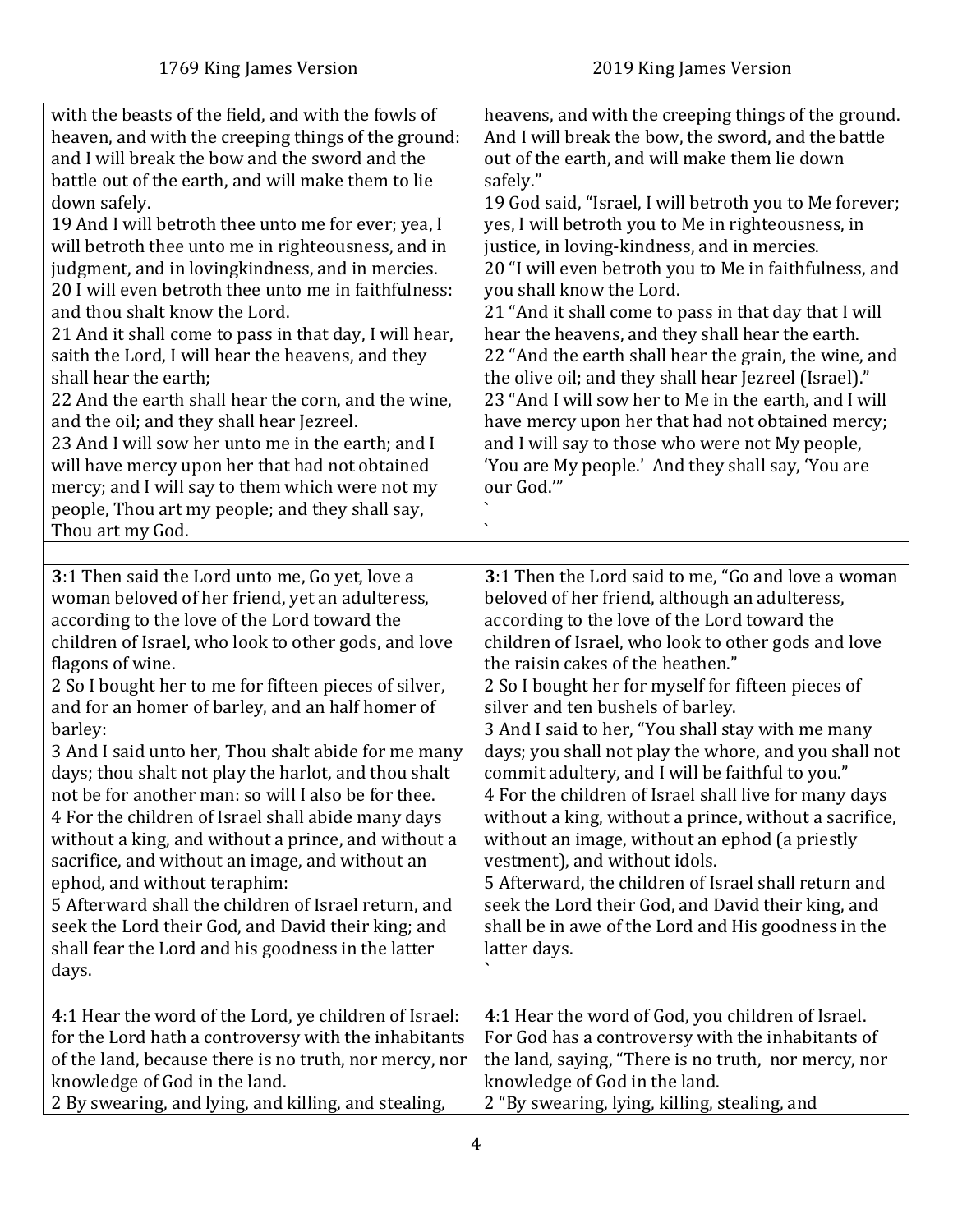| and committing adultery, they break out, and blood     | committing adultery, they break out; and blood         |
|--------------------------------------------------------|--------------------------------------------------------|
| toucheth blood.                                        | touches blood.                                         |
| 3 Therefore shall the land mourn, and every one        | 3 "Therefore, the land shall mourn, and everyone       |
| that dwelleth therein shall languish, with the beasts  | who dwells in the land shall languish along with the   |
| of the field, and with the fowls of heaven; yea, the   | animals of the field, and with the birds of the        |
| fishes of the sea also shall be taken away.            | heavens. Yes, the fish of the sea also shall languish. |
| 4 Yet let no man strive, nor reprove another: for thy  | 4 "Yet let no one strive, nor reprove another; for     |
| people are as they that strive with the priest.        | your people are as those who strive with the priest.   |
| 5 Therefore shalt thou fall in the day, and the        | 5 "Therefore, you shall fall in that day, and the      |
| prophet also shall fall with thee in the night, and I  | prophet also shall fall with you in that night; and I  |
| will destroy thy mother.                               | will destroy your mother.                              |
| 6 & My people are destroyed for lack of knowledge:     | 6 "My people are destroyed for lack of knowledge;      |
| because thou hast rejected knowledge, I will also      | because you have rejected knowledge, I will also       |
| reject thee, that thou shalt be no priest to me:       | reject you so that you shall not be a priest to Me.    |
| seeing thou hast forgotten the law of thy God, I will  | Seeing that you have forgotten the law of your God,    |
| also forget thy children.                              | I will also forget your children.                      |
| 7 As they were increased, so they sinned against       | 7 "As they increased, they sinned against Me;          |
| me: therefore will I change their glory into shame.    | therefore, I will change their glory into shame.       |
| 8 They eat up the sin of my people, and they set       | 8 "They eat up the sin of My people, and they set      |
| their heart on their iniquity.                         | their heart on their iniquity.                         |
| 9 And there shall be, like people, like priest: and I  | 9 "And there shall be, like people, like priest; and I |
| will punish them for their ways, and reward them       | will punish them for their ways and repay them for     |
| their doings.                                          | their actions.                                         |
| 10 For they shall eat, and not have enough: they       | 10 "For they shall eat and not have enough; they       |
| shall commit whoredom, and shall not increase:         | shall be unfaithful and shall not increase because     |
| because they have left off to take heed to the Lord.   | they have stopped taking heed to the Lord."            |
| 11 Whoredom and wine and new wine take away            | 11 The Lord says, "Unfaithfulness, wine, and new       |
| the heart.                                             | wine take away the heart.                              |
| 12 & My people ask counsel at their stocks, and        | 12 "My people ask counsel of their stocks, and their   |
| their staff declareth unto them: for the spirit of     | staff talks to them. For the spirit of unfaithfulness  |
| whoredoms hath caused them to err, and they have       | has caused them to err, and they have been             |
| gone a whoring from under their God.                   | unfaithful to their God.                               |
| 13 They sacrifice upon the tops of the mountains,      | 13 "They sacrifice upon the tops of the mountains      |
| and burn incense upon the hills, under oaks and        | and burn incense upon the hills under oaks and         |
| poplars and elms, because the shadow thereof is        | poplars and elms because the shadow of these trees     |
| good: therefore your daughters shall commit            | is considered good. Therefore, your daughters shall    |
| whoredom, and your spouses shall commit                | be unfaithful, and your spouses shall commit           |
| adultery.                                              | adultery.                                              |
| 14 I will not punish your daughters when they          | 14 "I will not punish your daughters when they are     |
| commit whoredom, nor your spouses when they            | unfaithful, nor your spouses when they commit          |
| commit adultery: for themselves are separated with     | adultery. For they are separated with whores, and      |
| whores, and they sacrifice with harlots: therefore     | sacrifice with them; therefore, the people who do      |
| the people that doth not understand shall fall.        | not understand shall fall.                             |
| 15 & Though thou, Israel, play the harlot, yet let not | 15 "Though you, Israel, are unfaithful, yet let not    |
| Judah offend; and come not ye unto Gilgal, neither     | Judah offend; and do not go to Gilgal, neither go up   |
| go ye up to Bethaven, nor swear, The Lord liveth.      | to Beth-aven (house of idolatry) nor swear there,      |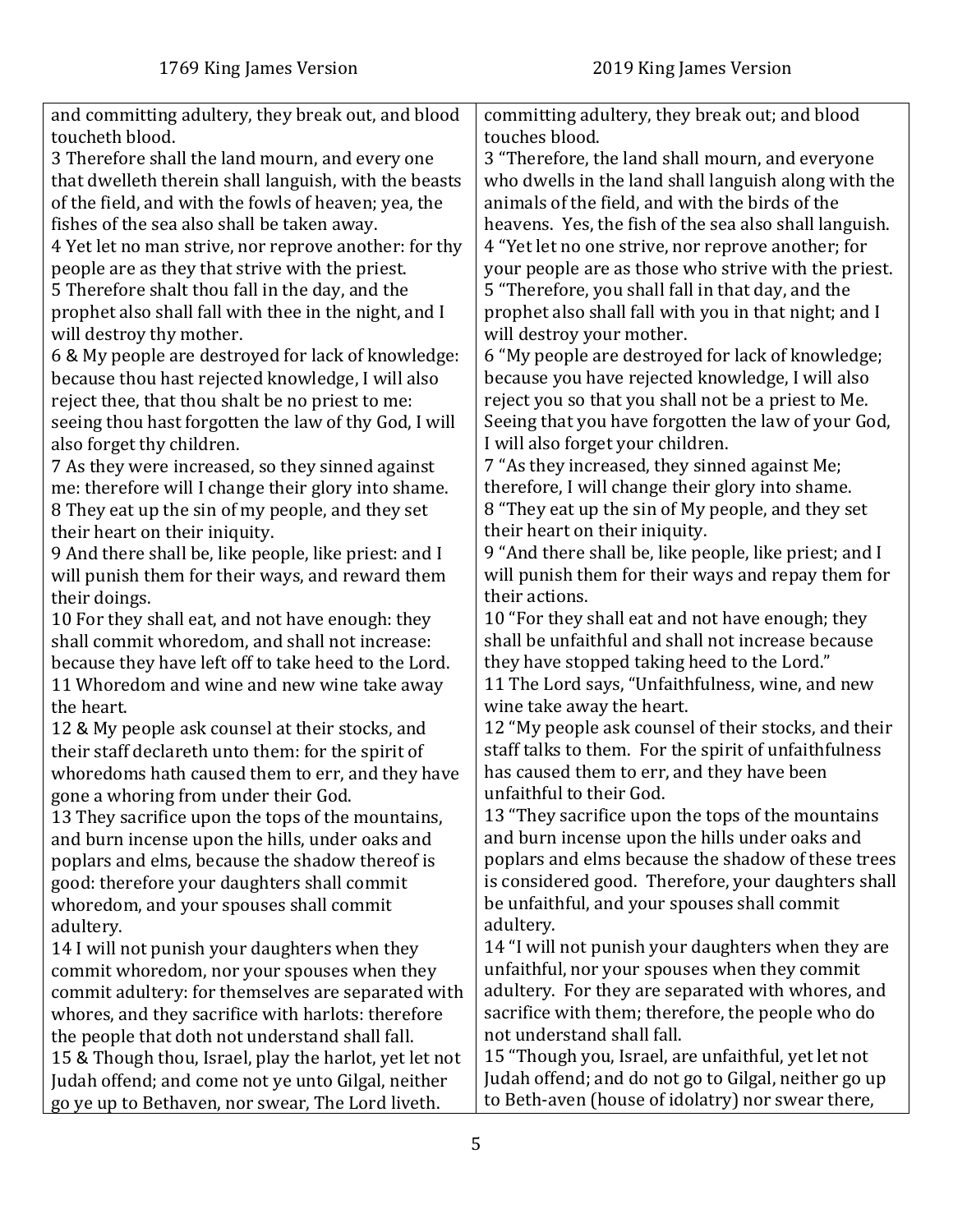<span id="page-5-0"></span>

| 16 For Israel slideth back as a backsliding heifer:<br>now the Lord will feed them as a lamb in a large<br>place.<br>17 Ephraim is joined to idols: let him alone.<br>18 Their drink is sour: they have committed<br>whoredom continually: her rulers with shame do<br>love, Give ye.<br>19 The wind hath bound her up in her wings, and<br>they shall be ashamed because of their animal | 'The Lord lives.'<br>16 "For Israel slides back as a backsliding heifer;<br>now the Lord will feed the people of Israel as lambs<br>in a large place.<br>17 "The people of Ephraim (the ten northern tribes<br>of Israel) are joined to idols; let them alone.<br>18 "Their drink is sour; they have been unfaithful<br>continually; their rulers love shame more than<br>glory.<br>19 "The wind has bound them up in its wings, and<br>they shall be ashamed because of their pagan |
|-------------------------------------------------------------------------------------------------------------------------------------------------------------------------------------------------------------------------------------------------------------------------------------------------------------------------------------------------------------------------------------------|--------------------------------------------------------------------------------------------------------------------------------------------------------------------------------------------------------------------------------------------------------------------------------------------------------------------------------------------------------------------------------------------------------------------------------------------------------------------------------------|
| sacrifices.                                                                                                                                                                                                                                                                                                                                                                               | sacrifices."                                                                                                                                                                                                                                                                                                                                                                                                                                                                         |
| 5:1 Hear ye this, O priests; and hearken, ye house of<br>Israel; and give ye ear, O house of the king; for<br>judgment is toward you, because ye have been a<br>snare on Mizpah, and a net spread upon Tabor.                                                                                                                                                                             | 5:1 The Lord says, "Hear this, O priests; and pay<br>attention, you people of Israel; and listen, O family<br>of the king. For judgment has come to you, because<br>you have been a snare on Mizpah and a net spread<br>upon Tabor.                                                                                                                                                                                                                                                  |
| 2 And the revolters are profound to make slaughter,                                                                                                                                                                                                                                                                                                                                       | 2 "And the revolters are profound to make                                                                                                                                                                                                                                                                                                                                                                                                                                            |
| though I have been a rebuker of them all.                                                                                                                                                                                                                                                                                                                                                 | slaughter though I have been a rebuker of them all.                                                                                                                                                                                                                                                                                                                                                                                                                                  |
| 3 I know Ephraim, and Israel is not hid from me: for                                                                                                                                                                                                                                                                                                                                      | 3 "I know Ephraim, and Israel is not hid from Me;                                                                                                                                                                                                                                                                                                                                                                                                                                    |
| now, O Ephraim, thou committest whoredom, and                                                                                                                                                                                                                                                                                                                                             | for now, O Ephraim, you are unfaithful, and Israel is                                                                                                                                                                                                                                                                                                                                                                                                                                |
| Israel is defiled.                                                                                                                                                                                                                                                                                                                                                                        | defiled."                                                                                                                                                                                                                                                                                                                                                                                                                                                                            |
| 4 They will not frame their doings to turn unto their                                                                                                                                                                                                                                                                                                                                     | 4 They will not frame their actions to turn to their                                                                                                                                                                                                                                                                                                                                                                                                                                 |
| God: for the spirit of whoredoms is in the midst of                                                                                                                                                                                                                                                                                                                                       | God, for the spirit of unfaithfulness is in the midst of                                                                                                                                                                                                                                                                                                                                                                                                                             |
| them, and they have not known the Lord.                                                                                                                                                                                                                                                                                                                                                   | them, and they have not known the Lord.                                                                                                                                                                                                                                                                                                                                                                                                                                              |
| 5 And the pride of Israel doth testify to his face:                                                                                                                                                                                                                                                                                                                                       | 5 And the pride of the people of Israel testifies                                                                                                                                                                                                                                                                                                                                                                                                                                    |
| therefore shall Israel and Ephraim fall in their                                                                                                                                                                                                                                                                                                                                          | against them; therefore, they shall fall in their                                                                                                                                                                                                                                                                                                                                                                                                                                    |
| iniquity; Judah also shall fall with them.                                                                                                                                                                                                                                                                                                                                                | iniquity, and Judah shall fall with them.                                                                                                                                                                                                                                                                                                                                                                                                                                            |
| 6 They shall go with their flocks and with their                                                                                                                                                                                                                                                                                                                                          | 6 They shall go with their flocks and with their                                                                                                                                                                                                                                                                                                                                                                                                                                     |
| herds to seek the Lord; but they shall not find him;                                                                                                                                                                                                                                                                                                                                      | herds to seek the Lord, but they shall not find Him;                                                                                                                                                                                                                                                                                                                                                                                                                                 |
| he hath withdrawn himself from them.                                                                                                                                                                                                                                                                                                                                                      | He has withdrawn Himself from them.                                                                                                                                                                                                                                                                                                                                                                                                                                                  |
| 7 They have dealt treacherously against the Lord:                                                                                                                                                                                                                                                                                                                                         | 7 They have dealt treacherously against the Lord,                                                                                                                                                                                                                                                                                                                                                                                                                                    |
| for they have begotten strange children: now shall a                                                                                                                                                                                                                                                                                                                                      | for they have fathered strange children; now a                                                                                                                                                                                                                                                                                                                                                                                                                                       |
| month devour them with their portions.                                                                                                                                                                                                                                                                                                                                                    | month shall devour them with their portions.                                                                                                                                                                                                                                                                                                                                                                                                                                         |
| 8 Blow ye the cornet in Gibeah, and the trumpet in                                                                                                                                                                                                                                                                                                                                        | 8 Blow the cornet in Gibeah and the trumpet in                                                                                                                                                                                                                                                                                                                                                                                                                                       |
| Ramah: cry aloud at Bethaven, after thee, O                                                                                                                                                                                                                                                                                                                                               | Ramah; cry aloud at Bethaven after Benjamin.                                                                                                                                                                                                                                                                                                                                                                                                                                         |
| Benjamin.                                                                                                                                                                                                                                                                                                                                                                                 | 9 Ephraim shall be desolate in the day of rebuke;                                                                                                                                                                                                                                                                                                                                                                                                                                    |
| 9 Ephraim shall be desolate in the day of rebuke:                                                                                                                                                                                                                                                                                                                                         | among the tribes of Israel, I have made known that                                                                                                                                                                                                                                                                                                                                                                                                                                   |
| among the tribes of Israel have I made known that                                                                                                                                                                                                                                                                                                                                         | which shall surely be.                                                                                                                                                                                                                                                                                                                                                                                                                                                               |
| which shall surely be.                                                                                                                                                                                                                                                                                                                                                                    | 10 The Lord says, "The princes of Judah were like                                                                                                                                                                                                                                                                                                                                                                                                                                    |
| 10 The princes of Judah were like them that remove                                                                                                                                                                                                                                                                                                                                        | those who move boundary markers to enlarge their                                                                                                                                                                                                                                                                                                                                                                                                                                     |
| the bound: therefore I will pour out my wrath upon                                                                                                                                                                                                                                                                                                                                        | land. Therefore, I will pour out My wrath upon                                                                                                                                                                                                                                                                                                                                                                                                                                       |
| them like water.                                                                                                                                                                                                                                                                                                                                                                          | them like water.                                                                                                                                                                                                                                                                                                                                                                                                                                                                     |
| 11 Ephraim is oppressed and broken in judgment,                                                                                                                                                                                                                                                                                                                                           | 11 "The people of Ephraim are oppressed and                                                                                                                                                                                                                                                                                                                                                                                                                                          |
| because he willingly walked after the                                                                                                                                                                                                                                                                                                                                                     | broken in judgment because they willingly walked                                                                                                                                                                                                                                                                                                                                                                                                                                     |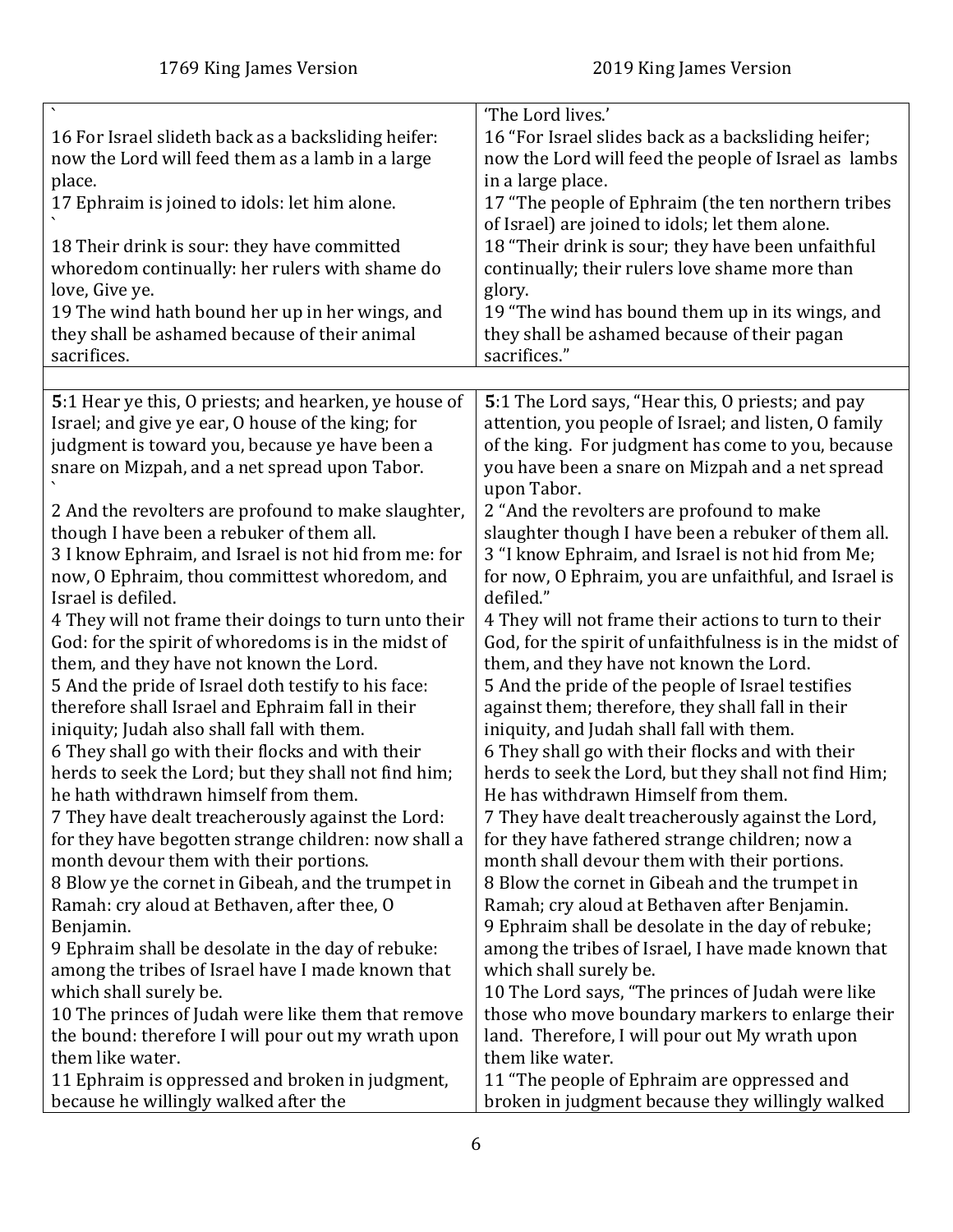<span id="page-6-0"></span>

| commandment.                                           | after vanity.                                          |
|--------------------------------------------------------|--------------------------------------------------------|
| 12 Therefore will I be unto Ephraim as a moth, and     | 12 "Therefore, I will be to Ephraim as a moth and to   |
| to the house of Judah as rottenness.                   | the house of Judah as rottenness.                      |
| 13 When Ephraim saw his sickness, and Judah saw        | 13 "When Ephraim saw its sickness, and Judah saw       |
| his wound, then went Ephraim to the Assyrian, and      | its wound, then Ephraim went to the Assyrian, and      |
| sent to king Jareb: yet could he not heal you, nor     | sent to king Jareb. Yet he could not heal them nor     |
| cure you of your wound.                                | cure them of their wound.                              |
| 14 For I will be unto Ephraim as a lion, and as a      | 14 "For I will be to Ephraim as a lion, and as a young |
| young lion to the house of Judah: I, even I, will tear | lion to the house of Judah; I, even I, will tear and   |
| and go away; I will take away, and none shall rescue   | then go away; I will take away, and no one shall       |
| him.                                                   | come to the rescue.                                    |
| 15 & I will go and return to my place, till they       | 15 "I will go and return to My place, till they        |
| acknowledge their offence, and seek my face: in        | acknowledge their offense, and seek Me; in their       |
| their affliction they will seek me early.              | affliction they will seek Me early."                   |
|                                                        |                                                        |
| 6:1 Come, and let us return unto the Lord: for he      | 6:1 The people say, "Come, and let us return to the    |
| hath torn, and he will heal us; he hath smitten, and   | Lord; for He has torn us, and He will heal us; He has  |
| he will bind us up.                                    | struck us down, and He will bind us up.                |
| 2 After two days will he revive us: in the third day   | 2 "After two days He will revive us; on the third day  |
| he will raise us up, and we shall live in his sight.   | He will raise us up and we shall live in His sight.    |
| 3 Then shall we know, if we follow on to know the      | 3 "Then we shall know if we continue on to know        |
|                                                        |                                                        |
| Lord: his going forth is prepared as the morning;      | the Lord; His going forth is prepared as the           |
| and he shall come unto us as the rain, as the latter   | morning. And He shall come to us as the rain, as the   |
| and former rain unto the earth.                        | latter and former rain to the earth."                  |
| 4 & O Ephraim, what shall I do unto thee? O Judah,     | 4 But the Lord says, "O Ephraim, what shall I do to    |
| what shall I do unto thee? for your goodness is as a   | you? O Judah, what shall I do to you? For Your         |
| morning cloud, and as the early dew it goeth away.     | goodness is as a morning cloud' and as the early       |
|                                                        | dew, it goes away.                                     |
| 5 Therefore have I hewed them by the prophets; I       | 5 "Therefore, I have cut at them by the prophets; I    |
| have slain them by the words of my mouth: and thy      | have slain them by My words, and My judgments          |
| judgments are as the light that goeth forth.           | are like the light that goes forth.                    |
| 6 For I desired mercy, and not sacrifice; and the      | 6 "For I desire mercy and not sacrifice, and the       |
| knowledge of God more than burnt offerings.            | knowledge of God more than burnt offerings.            |
| 7 But they like men have transgressed the covenant:    | 7 "But they like persons do, have transgressed the     |
| there have they dealt treacherously against me.        | covenant; therefore, they have dealt treacherously     |
|                                                        | against Me.                                            |
| 8 Gilead is a city of them that work iniquity, and is  | 8 "Gilead is a city of those who work iniquity, and is |
| polluted with blood.                                   | polluted with blood.                                   |
| 9 And as troops of robbers wait for a man, so the      | 9 "And as troops of robbers wait for a person, so the  |
| company of priests murder in the way by consent:       | company of priests murder in the way by consent;       |
| for they commit lewdness.                              | for they commit lewdness.                              |
| 10 I have seen an horrible thing in the house of       | 10 "I have seen a horrible thing regarding the         |
| Israel: there is the whoredom of Ephraim, Israel is    | people of Israel: there is the whoredom of Ephraim;    |
| defiled.                                               | Israel is defiled.                                     |
| 11 Also, O Judah, he hath set an harvest for thee,     | 11 "Also, Judah, I have set a time for punishing My    |
|                                                        |                                                        |
| when I returned the captivity of my people.            | people."                                               |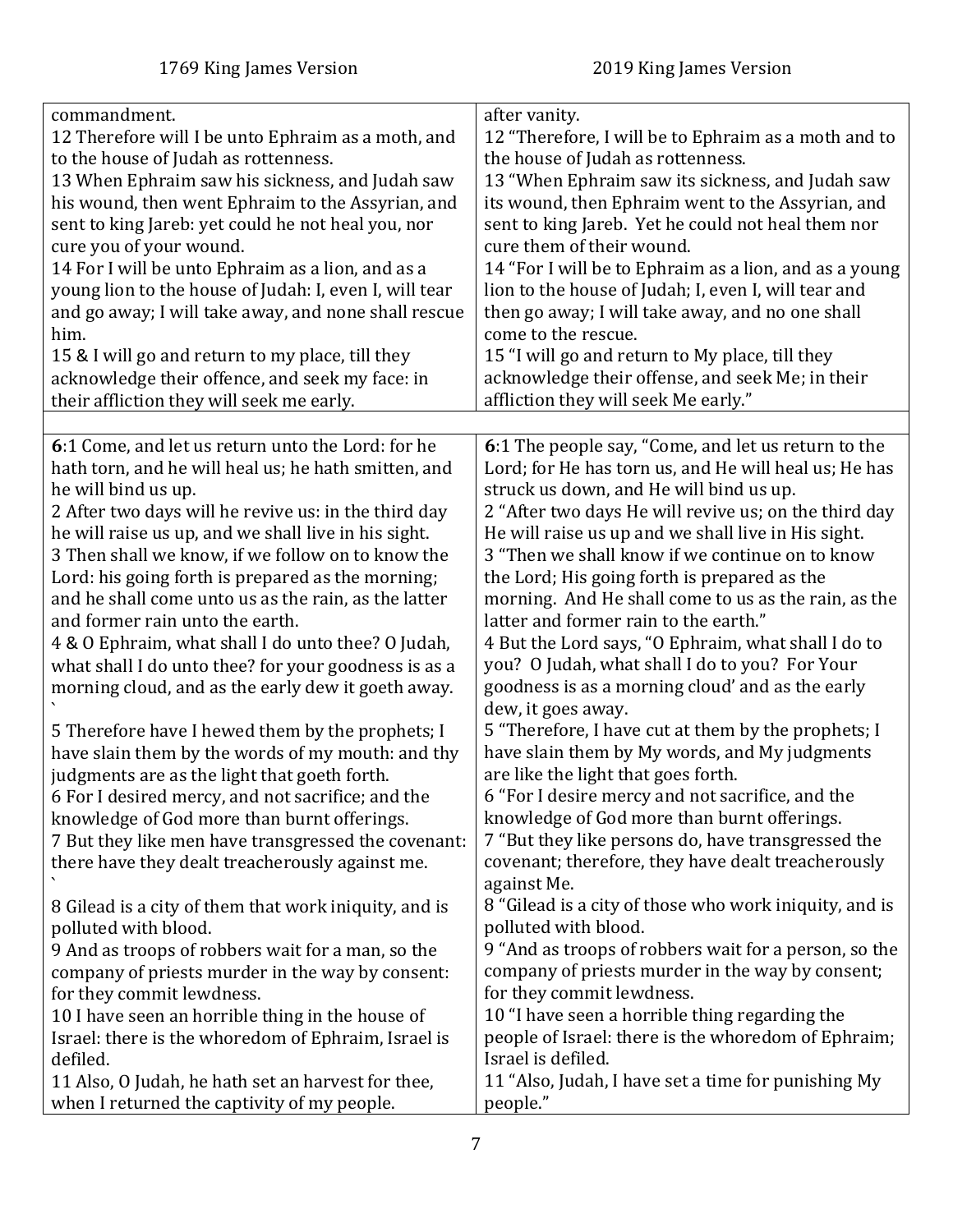$\Gamma$ 

<span id="page-7-0"></span>

| 7:1 When I would have healed Israel, then the           | 7:1 The Lord says, "When I would have healed          |
|---------------------------------------------------------|-------------------------------------------------------|
| iniquity of Ephraim was discovered, and the             | Israel, then the iniquity of Ephraim was discovered,  |
| wickedness of Samaria: for they commit falsehood;       | the wickedness of Samaria, for they commit            |
| and the thief cometh in, and the troop of robbers       | falsehood. And the thief comes in, and the troop of   |
| spoileth without.                                       | robbers plunders outside.                             |
| 2 And they consider not in their hearts that I          | 2 "And they do not consider in their hearts that I    |
| remember all their wickedness: now their own            | remember all their wickedness; their own actions      |
| doings have beset them about; they are before my        | show who they are: their actions are before Me.       |
| face.                                                   | 3 "They make the king glad by their wickedness,       |
| 3 They make the king glad with their wickedness,        | and the princes by their lies.                        |
| and the princes with their lies.                        | 4 "They are all adulterers, like an oven heated by    |
| 4 They are all adulterers, as an oven heated by the     | the baker, who ceases from raising the bread after    |
| baker, who ceaseth from raising after he hath           | he has kneaded the dough until it is leavened.        |
| kneaded the dough, until it be leavened.                | 5 "In the day of our king the princes have made him   |
| 5 In the day of our king the princes have made him      | sick with wine; he stretched out his hand with        |
| sick with bottles of wine; he stretched out his hand    | scorners.                                             |
| with scorners.                                          | 6 "For they have made ready their heart like an       |
| 6 For they have made ready their heart like an oven,    | oven; while they lie in wait, their baker sleeps all  |
| whiles they lie in wait: their baker sleepeth all the   | night; in the morning it burns as a flaming fire.     |
| night; in the morning it burneth as a flaming fire.     | 7 "They are all as hot as an oven and have devoured   |
| 7 They are all hot as an oven, and have devoured        | their judges; all their kings have fallen; no one     |
| their judges; all their kings are fallen: there is none | among them calls to Me.                               |
| among them that calleth unto me.                        | 8 "The people of Ephraim have mixed themselves        |
| 8 Ephraim, he hath mixed himself among the              | with foreigners; Ephraim is a cake not turned.        |
| people; Ephraim is a cake not turned.                   | 9 "Foreigners have devoured the strength of           |
| 9 Strangers have devoured his strength, and he          | Ephraim, and Ephraim does not know it; yes, gray      |
| knoweth it not: yea, gray hairs are here and there      | hairs are here and there upon Ephraim, yet are not    |
| upon him, yet he knoweth not.                           | known.                                                |
| 10 And the pride of Israel testifieth to his face: and  | 10 "And the pride of Israel testifies against Israel, |
| they do not return to the Lord their God, nor seek      | and they do not return to the Lord their God, nor     |
| him for all this.                                       | seek Him for all this.                                |
| 11 & Ephraim also is like a silly dove without heart:   | 11 "Ephraim also is like a silly dove without heart;  |
| they call to Egypt, they go to Assyria.                 | the people of Ephraim call to Egypt; they go to       |
|                                                         | Assyria.                                              |
| 12 When they shall go, I will spread my net upon        | 12 "When they go, I will spread My net upon them; I   |
| them; I will bring them down as the fowls of the        | will bring them down as the birds of the heavens; I   |
| heaven; I will chastise them, as their congregation     | will chastise them, as their congregation has heard.  |
| hath heard.                                             | 13 "Woe to them! For they have fled from Me;          |
| 13 Woe unto them! for they have fled from me:           | destruction to them! They have transgressed           |
| destruction unto them! because they have                | against Me, and have spoken lies against Me, though   |
| transgressed against me: though I have redeemed         | I have redeemed them.                                 |
| them, yet they have spoken lies against me.             | 14 "And they did not cry out to Me with their heart   |
| 14 And they have not cried unto me with their           | when they howled upon their beds. They assemble       |
| heart, when they howled upon their beds: they           | themselves for grain and wine, and they rebel         |
| assemble themselves for corn and wine, and they         | against Me.                                           |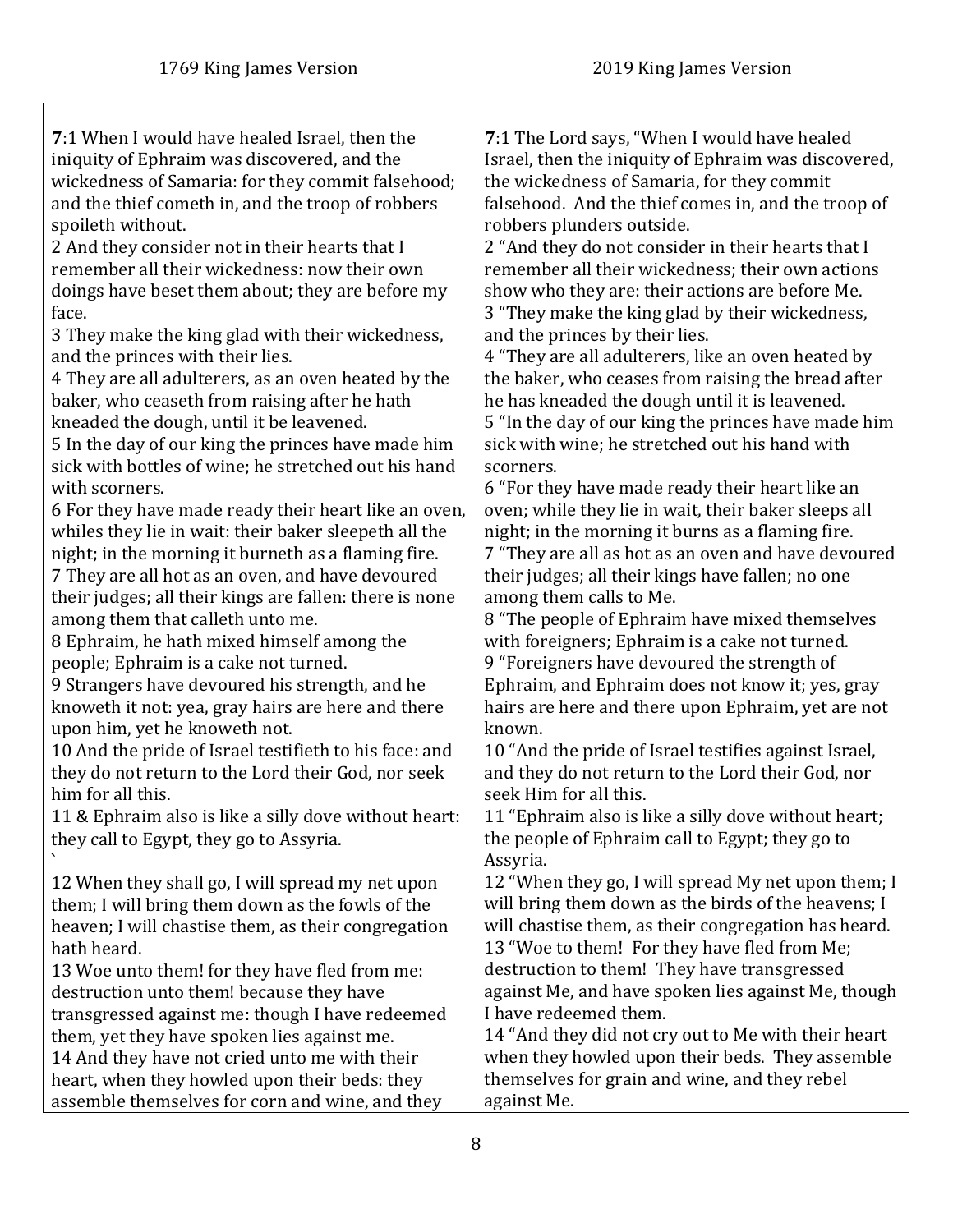<span id="page-8-0"></span>

| rebel against me.                                       | 15 "Though I have trained them and strengthened        |
|---------------------------------------------------------|--------------------------------------------------------|
| 15 Though I have bound and strengthened their           | their arms, they imagine mischief against Me.          |
| arms, yet do they imagine mischief against me.          | 16 "They return, but not to the most High; they are    |
| 16 They return, but not to the most High: they are      | like a deceitful bow; their princes shall fall by the  |
| like a deceitful bow: their princes shall fall by the   | sword for the rage of their tongue. This shall be      |
| sword for the rage of their tongue: this shall be their | their derision in the land of Egypt."                  |
| derision in the land of Egypt.                          |                                                        |
|                                                         |                                                        |
| 8:1 Set the trumpet to thy mouth. He shall come as      | 8:1 The Lord says, "Set the trumpet to your mouth.     |
| an eagle against the house of the Lord, because they    | Enemies like eagles are swooping down against the      |
| have transgressed my covenant, and trespassed           | temple of the Lord because the people of Israel have   |
| against my law.                                         | transgressed My covenant and trespassed against        |
|                                                         | My law.                                                |
| 2 Israel shall cry unto me, My God, we know thee.       | 2 "Israel shall cry out to Me, 'My God, we know you.'  |
| 3 Israel hath cast off the thing that is good: the      | 3 "Israel has cast off the thing that is good; the     |
| enemy shall pursue him.                                 | enemy shall pursue it.                                 |
| 4 They have set up kings, but not by me: they have      | 4 "They have set up kings, but not by Me; they have    |
| made princes, and I knew it not: of their silver and    | made princes, and I did not know it. From their        |
| their gold have they made them idols, that they may     | silver and gold, they have made themselves idols so    |
| be cut off.                                             | that they may be cut off.                              |
| 5 & Thy calf, O Samaria, hath cast thee off; mine       | 5 "Your golden calf, O Samaria, has cast you off; My   |
| anger is kindled against them: how long will it be      | anger is kindled against them; how long will it be     |
| ere they attain to innocency?                           | before they attain innocence?                          |
| 6 For from Israel was it also: the workman made it;     | 6 "It was from Israel; the workman made it;            |
| therefore it is not God: but the calf of Samaria shall  | therefore it is not God; the golden calf of Samaria    |
| be broken in pieces.                                    | shall be broken in pieces.                             |
| 7 For they have sown the wind, and they shall reap      | 7 "For they have sown the wind, and they shall reap    |
| the whirlwind: it hath no stalk: the bud shall yield    | the whirlwind; it has no stalk; the bud shall yield no |
| no meal: if so be it yield, the strangers shall swallow | grain; if it yields grain, foreigners shall eat it up. |
| it up.                                                  | 8 "Israel is swallowed up; now they shall be among     |
| 8 Israel is swallowed up: now shall they be among       | the Gentiles as a vessel in which there is no          |
| the Gentiles as a vessel wherein is no pleasure.        | pleasure.                                              |
| 9 For they are gone up to Assyria, a wild ass alone     | 9 "For they have gone up to Assyria, a wild donkey     |
| by himself: Ephraim hath hired lovers.                  | alone by itself; Ephraim has hired lovers.             |
| 10 Yea, though they have hired among the nations,       | 10 "Yes, though they have hired nations to help        |
| now will I gather them, and they shall sorrow a little  | them, I now will gather them, and they shall sorrow    |
| for the burden of the king of princes.                  | a little for the burden of the king of princes.        |
| 11 Because Ephraim hath made many altars to sin,        | 11 "Because the people of Ephraim have made            |
| altars shall be unto him to sin.                        | many altars to sin, altars shall be a sin to them.     |
| 12 I have written to him the great things of my law,    | 12 "I have written to them the great things of My      |
| but they were counted as a strange thing.               | law, but they were counted as a strange thing.         |
| 13 They sacrifice flesh for the sacrifices of mine      | 13 "They sacrifice flesh for the sacrifices of My      |
| offerings, and eat it; but the Lord accepteth them      | offerings and eat it. But the Lord does not accept     |
| not; now will he remember their iniquity, and visit     | them; now He will remember their iniquity and          |
| their sins: they shall return to Egypt.                 | punish their sins; they shall return to Egypt.         |
|                                                         |                                                        |
| 14 For Israel hath forgotten his Maker, and buildeth    | 14 "For Israel has forgotten his Maker and builds      |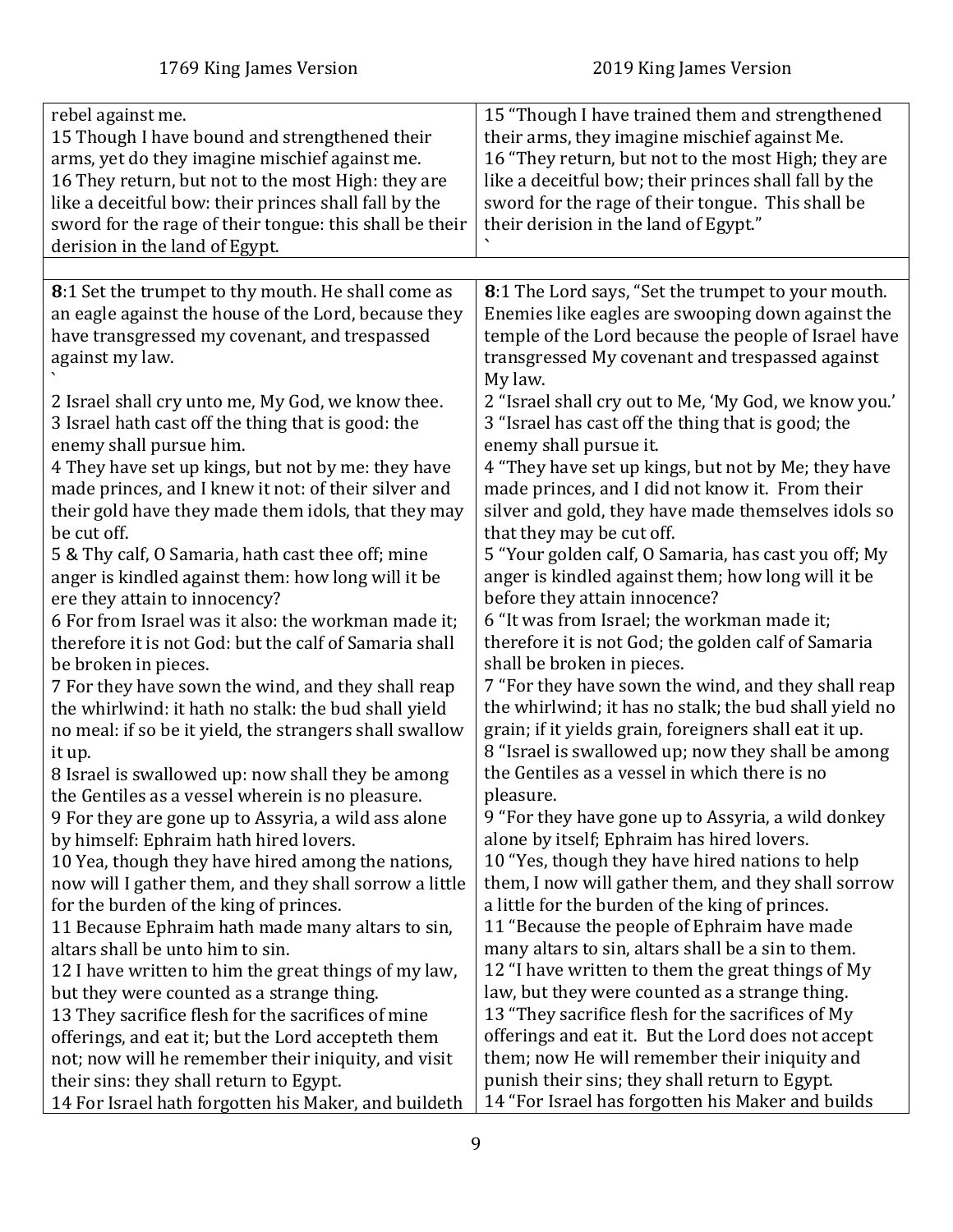<span id="page-9-0"></span>

| temples; and Judah hath multiplied fenced cities:                                                                                                                                                              | temples, and Judah has multiplied walled cities. But                                                                                                                                                                                                   |
|----------------------------------------------------------------------------------------------------------------------------------------------------------------------------------------------------------------|--------------------------------------------------------------------------------------------------------------------------------------------------------------------------------------------------------------------------------------------------------|
| but I will send a fire upon his cities, and it shall                                                                                                                                                           | I will send a fire upon its cities, and the fire shall                                                                                                                                                                                                 |
| devour the palaces thereof.                                                                                                                                                                                    | devour the palaces of them."                                                                                                                                                                                                                           |
|                                                                                                                                                                                                                |                                                                                                                                                                                                                                                        |
| 9:1 Rejoice not, O Israel, for joy, as other people: for<br>thou hast gone a whoring from thy God, thou hast<br>loved a reward upon every cornfloor.                                                           | 9:1 Do not rejoice, O Israel, for joy, as other people<br>do; for you have been unfaithful to your God; you<br>have loved a reward on every threshing floor of<br>grain.                                                                               |
| 2 The floor and the winepress shall not feed them,                                                                                                                                                             | 2 The floor and the winepress shall not feed them,                                                                                                                                                                                                     |
| and the new wine shall fail in her.                                                                                                                                                                            | and the new wine shall fail.                                                                                                                                                                                                                           |
| 3 They shall not dwell in the Lord'S land; but                                                                                                                                                                 | 3 They shall not dwell in the Lord's land; but                                                                                                                                                                                                         |
| Ephraim shall return to Egypt, and they shall eat                                                                                                                                                              | Ephraim shall return to Egypt, and his people shall                                                                                                                                                                                                    |
| unclean things in Assyria.                                                                                                                                                                                     | eat ritually unclean things in Assyria.                                                                                                                                                                                                                |
| 4 They shall not offer wine offerings to the Lord,                                                                                                                                                             | 4 They shall not offer wine offerings to the Lord,                                                                                                                                                                                                     |
| neither shall they be pleasing unto him: their                                                                                                                                                                 | neither shall they be pleasing to Him. Their                                                                                                                                                                                                           |
| sacrifices shall be unto them as the bread of                                                                                                                                                                  | sacrifices shall be to them as the bread of mourners;                                                                                                                                                                                                  |
| mourners; all that eat thereof shall be polluted: for                                                                                                                                                          | all that eat them shall be polluted, and the food for                                                                                                                                                                                                  |
| their bread for their soul shall not come into the                                                                                                                                                             | their soul shall not come into the temple of the                                                                                                                                                                                                       |
| house of the Lord.                                                                                                                                                                                             | Lord.                                                                                                                                                                                                                                                  |
| 5 What will ye do in the solemn day, and in the day                                                                                                                                                            | 5 What will you do in the solemn day and the day of                                                                                                                                                                                                    |
| of the feast of the Lord?                                                                                                                                                                                      | the feast of the Lord?                                                                                                                                                                                                                                 |
| 6 For, lo, they are gone because of destruction:                                                                                                                                                               | 6 For, behold, they have gone because of                                                                                                                                                                                                               |
| Egypt shall gather them up, Memphis shall bury                                                                                                                                                                 | destruction; Egypt shall gather them up; Memphis                                                                                                                                                                                                       |
| them: the pleasant places for their silver, nettles                                                                                                                                                            | shall bury them. Nettles shall be where the pleasant                                                                                                                                                                                                   |
| shall possess them: thorns shall be in their                                                                                                                                                                   | places for their silver once were; thorns shall be in                                                                                                                                                                                                  |
| tabernacles.                                                                                                                                                                                                   | their tabernacles.                                                                                                                                                                                                                                     |
| 7 The days of visitation are come, the days of<br>recompence are come; Israel shall know it: the<br>prophet is a fool, the spiritual man is mad, for the<br>multitude of thine iniquity, and the great hatred. | 7 The days of punishment have come, the days of<br>recompense have come; Israel shall know it. The<br>prophet is considered a fool; the spiritual person is<br>thought to be crazy because of the multitude of your<br>iniquity and your great hatred. |
| 8 The watchman of Ephraim was with my God: but                                                                                                                                                                 | 8 The sentinel of Ephraim was with my God, but the                                                                                                                                                                                                     |
| the prophet is a snare of a fowler in all his ways, and                                                                                                                                                        | prophet is a snare of a fowler in all ways and hated                                                                                                                                                                                                   |
| hatred in the house of his God.                                                                                                                                                                                | in the temple of God.                                                                                                                                                                                                                                  |
| 9 They have deeply corrupted themselves, as in the                                                                                                                                                             | 9 They have deeply corrupted themselves, like in                                                                                                                                                                                                       |
| days of Gibeah: therefore he will remember their                                                                                                                                                               | the days of Gibeah; therefore, He will remember                                                                                                                                                                                                        |
| iniquity, he will visit their sins.                                                                                                                                                                            | their iniquity; He will punish their sins.                                                                                                                                                                                                             |
| 10 I found Israel like grapes in the wilderness; I saw                                                                                                                                                         | 10 The Lord says, "I found Israel like grapes in the                                                                                                                                                                                                   |
| your fathers as the firstripe in the fig tree at her first                                                                                                                                                     | wilderness; I saw your ancestors as the first ripe in                                                                                                                                                                                                  |
| time: but they went to Baalpeor, and separated                                                                                                                                                                 | the fig tree at its first time. But they went to                                                                                                                                                                                                       |
| themselves unto that shame; and their<br>abominations were according as they loved.                                                                                                                            | Baalpeor and separated themselves to that shame,<br>and their abominations were according as they<br>loved.                                                                                                                                            |
| 11 As for Ephraim, their glory shall fly away like a                                                                                                                                                           | 11 "As for the people of Ephraim, their glory shall                                                                                                                                                                                                    |
| bird, from the birth, and from the womb, and from                                                                                                                                                              | fly away like a bird from the birth, from the womb,                                                                                                                                                                                                    |
| the conception.                                                                                                                                                                                                | and from the conception.                                                                                                                                                                                                                               |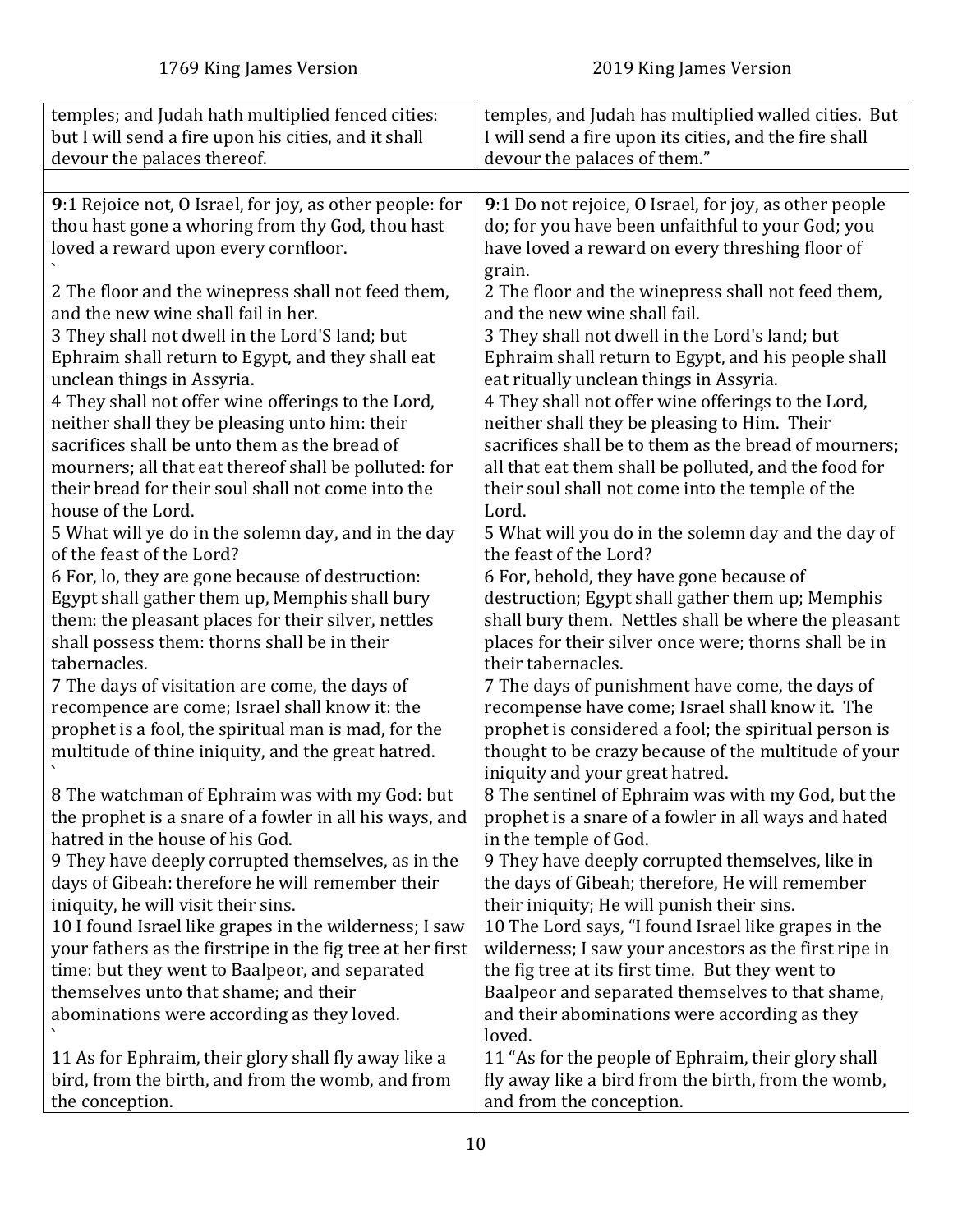<span id="page-10-0"></span>

| 12 Though they bring up their children, yet will I      | 12 "Though they bring up their children, yet I will     |
|---------------------------------------------------------|---------------------------------------------------------|
| bereave them, that there shall not be a man left: yea,  | bereave them so that there shall not be a person        |
| woe also to them when I depart from them!               | left; yes, woe to them when I depart from them!"        |
| 13 Ephraim, as I saw Tyrus, is planted in a pleasant    | 13 Ephraim, as I saw Tyre, is planted in a pleasant     |
| place: but Ephraim shall bring forth his children to    | place; but the people of Ephraim shall bring forth      |
| the murderer.                                           | their children to the murderer.                         |
| 14 Give them, O Lord: what wilt thou give? give         | 14 Give them, O Lord: what will You give? Give          |
| them a miscarrying womb and dry breasts.                | them a miscarrying womb and dry breasts.                |
| 15 All their wickedness is in Gilgal: for there I hated | 15 The Lord says, "All their wickedness is in Gilgal;   |
| them: for the wickedness of their doings I will drive   | for there I hated them; for the wickedness of their     |
| them out of mine house, I will love them no more:       | actions, I will drive them out of My temple. I will     |
| all their princes are revolters.                        | not love them anymore; all their princes are            |
|                                                         | revolters.                                              |
| 16 Ephraim is smitten, their root is dried up, they     | 16 "The people of Ephraim have been struck down;        |
| shall bear no fruit: yea, though they bring forth, yet  | their root is dried up; they shall not bear any fruit.  |
| will I slay even the beloved fruit of their womb.       | Yes, though they bring forth, yet I will slay even the  |
|                                                         | beloved fruit of their womb."                           |
| 17 My God will cast them away, because they did         | 17 My God will cast them away because they did not      |
| not hearken unto him: and they shall be wanderers       | listen to Him, and they shall be wanderers among        |
| among the nations.                                      | the nations.                                            |
|                                                         |                                                         |
| 10:1 Israel is an empty vine, he bringeth forth fruit   | 10:1 Israel is an empty grapevine, he brings forth      |
| unto himself: according to the multitude of his fruit   | fruit for himself. According to the multitude of his    |
| he hath increased the altars; according to the          | fruit, he has increased the altars; according to the    |
| goodness of his land they have made goodly images.      | goodness of his land, they have made goodly             |
|                                                         | images.                                                 |
| 2 Their heart is divided; now shall they be found       | 2 Their heart is divided; now they shall be found       |
| faulty: he shall break down their altars, he shall      | faulty; He shall break down their altars and plunder    |
| spoil their images.                                     | their images.                                           |
| 3 For now they shall say, We have no king, because      | 3 For now they shall say, "We have no king because      |
| we feared not the Lord; what then should a king do      | we were not in awe of the Lord. What then could a       |
| tan 115                                                 | king do for us?"                                        |
| 4 They have spoken words, swearing falsely in           | 4 They have spoken words, swearing falsely in           |
| making a covenant: thus judgment springeth up as        | making a covenant; thus judgment springs up as          |
| hemlock in the furrows of the field.                    | hemlock in the furrows of the field.                    |
| 5 The inhabitants of Samaria shall fear because of      | 5 The inhabitants of Samaria shall fear because of      |
| the calves of Bethaven: for the people thereof shall    | the calf of Beth-aven. For the people shall mourn       |
| mourn over it, and the priests thereof that rejoiced    | over it, and the priests who rejoiced over it for its   |
| on it, for the glory thereof, because it is departed    | glory that has departed from it.                        |
| from it.                                                | 6 Also, the idol shall be carried to Assyria as a       |
| 6 It shall be also carried unto Assyria for a present   | tribute to the great emperor; Ephraim shall receive     |
| to king Jareb: Ephraim shall receive shame, and         | shame, and Israel shall be ashamed of his idol.         |
| Israel shall be ashamed of his own counsel.             | 7 As for Samaria, his king is cut off as the foam upon  |
| 7 As for Samaria, her king is cut off as the foam       | the water.                                              |
| upon the water.                                         |                                                         |
|                                                         | 8 Also, the high places of Bethaven, the sin of Israel, |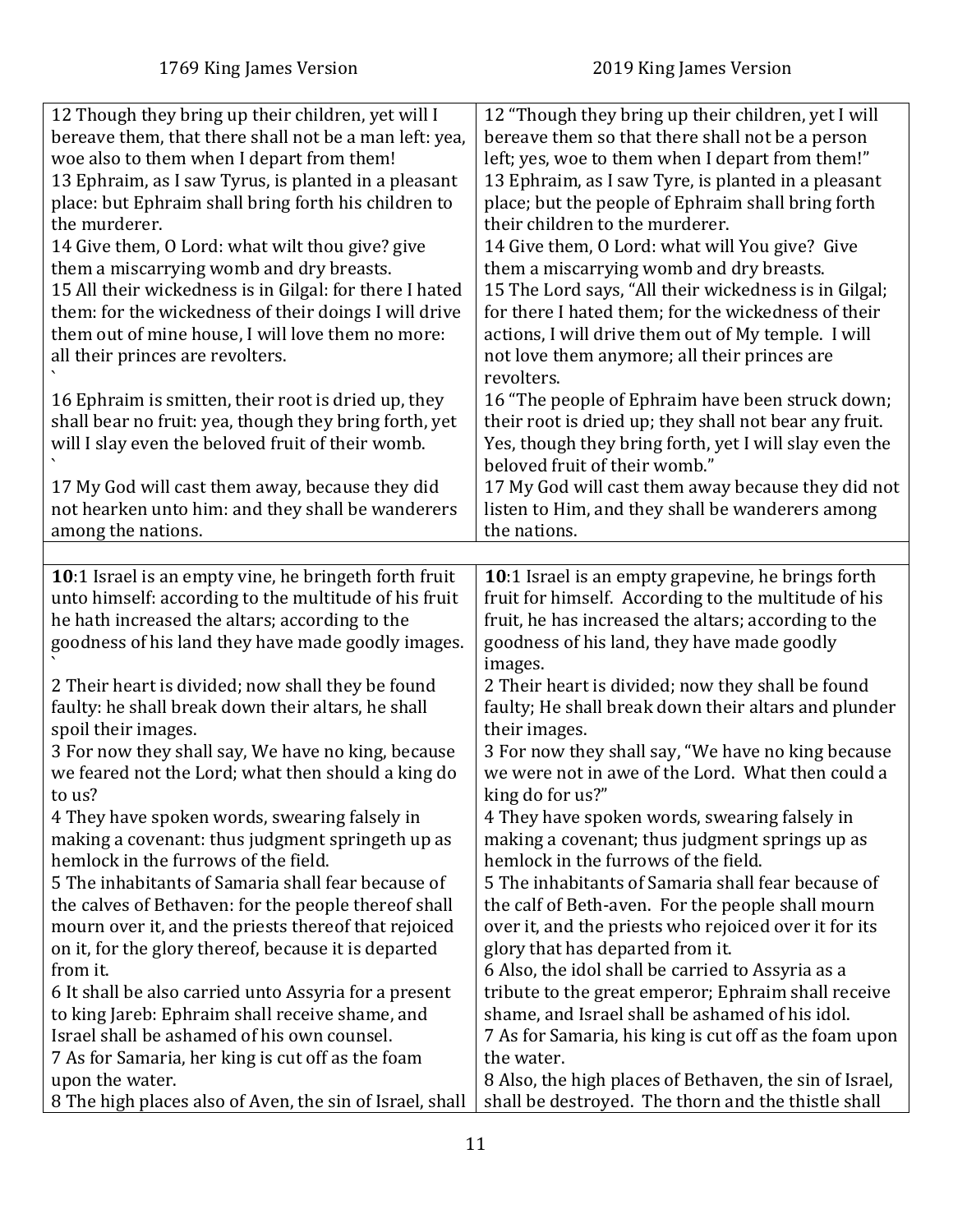<span id="page-11-0"></span>

| be destroyed: the thorn and the thistle shall come<br>up on their altars; and they shall say to the<br>mountains, Cover us; and to the hills, Fall on us.<br>9 O Israel, thou hast sinned from the days of Gibeah:<br>there they stood: the battle in Gibeah against the<br>children of iniquity did not overtake them.<br>10 It is in my desire that I should chastise them; and<br>the people shall be gathered against them, when<br>they shall bind themselves in their two furrows.<br>11 And Ephraim is as an heifer that is taught, and<br>loveth to tread out the corn; but I passed over upon<br>her fair neck: I will make Ephraim to ride; Judah<br>shall plow, and Jacob shall break his clods.<br>12 Sow to yourselves in righteousness, reap in<br>mercy; break up your fallow ground: for it is time to<br>seek the Lord, till he come and rain righteousness<br>upon you.<br>13 Ye have plowed wickedness, ye have reaped<br>iniquity; ye have eaten the fruit of lies: because thou<br>didst trust in thy way, in the multitude of thy mighty<br>men.<br>14 Therefore shall a tumult arise among thy people,<br>and all thy fortresses shall be spoiled, as Shalman<br>spoiled Betharbel in the day of battle: the mother<br>was dashed in pieces upon her children.<br>15 So shall Bethel do unto you because of your great<br>wickedness: in a morning shall the king of Israel<br>utterly be cut off. | come up on their altars; and they shall say to the<br>mountains, "Cover us," and to the hills, "Fall on us."<br>9 The Lord says, "O Israel, you have sinned from the<br>days of Gibeah. There they stood; the battle in<br>Gibeah against the children of iniquity did not<br>overtake them.<br>10 "It is My desire that I should chastise them, and<br>the people shall be gathered against them when<br>they shall bind themselves in their two furrows.<br>11 "Ephraim is like a heifer that is taught and loves<br>to tread out the grain, but I passed over upon her<br>fair neck. I will make Ephraim ride; Judah shall<br>plow, and Jacob shall break his clods.<br>12 "Sow to yourselves in righteousness, reap in<br>mercy; break up your fallow ground. For it is time<br>to seek the Lord, till He comes and rains<br>righteousness upon you.<br>13 "You have plowed wickedness and have reaped<br>iniquity; you have eaten the fruit of lies because you<br>trusted in your way, in the multitude of your mighty<br>people.<br>14 "Therefore a tumult shall arise among your<br>people, and all your fortresses shall be spoiled, as<br>Shalman spoiled Betharbel in the day of battle. The<br>mother was dashed in pieces upon her children.<br>15 "So shall Bethel do to you because of your great<br>wickedness; on a morning the king of Israel shall be<br>utterly cut off." |
|---------------------------------------------------------------------------------------------------------------------------------------------------------------------------------------------------------------------------------------------------------------------------------------------------------------------------------------------------------------------------------------------------------------------------------------------------------------------------------------------------------------------------------------------------------------------------------------------------------------------------------------------------------------------------------------------------------------------------------------------------------------------------------------------------------------------------------------------------------------------------------------------------------------------------------------------------------------------------------------------------------------------------------------------------------------------------------------------------------------------------------------------------------------------------------------------------------------------------------------------------------------------------------------------------------------------------------------------------------------------------------------------------------------------------|-----------------------------------------------------------------------------------------------------------------------------------------------------------------------------------------------------------------------------------------------------------------------------------------------------------------------------------------------------------------------------------------------------------------------------------------------------------------------------------------------------------------------------------------------------------------------------------------------------------------------------------------------------------------------------------------------------------------------------------------------------------------------------------------------------------------------------------------------------------------------------------------------------------------------------------------------------------------------------------------------------------------------------------------------------------------------------------------------------------------------------------------------------------------------------------------------------------------------------------------------------------------------------------------------------------------------------------------------------------------------------------------------|
|                                                                                                                                                                                                                                                                                                                                                                                                                                                                                                                                                                                                                                                                                                                                                                                                                                                                                                                                                                                                                                                                                                                                                                                                                                                                                                                                                                                                                           |                                                                                                                                                                                                                                                                                                                                                                                                                                                                                                                                                                                                                                                                                                                                                                                                                                                                                                                                                                                                                                                                                                                                                                                                                                                                                                                                                                                               |
| 11:1 When Israel was a child, then I loved him, and<br>called my son out of Egypt.<br>2 As they called them, so they went from them: they<br>sacrificed unto Baalim, and burned incense to<br>graven images.<br>3 I taught Ephraim also to go, taking them by their<br>arms; but they knew not that I healed them.<br>4 I drew them with cords of a man, with bands of                                                                                                                                                                                                                                                                                                                                                                                                                                                                                                                                                                                                                                                                                                                                                                                                                                                                                                                                                                                                                                                    | 11:1 The Lord says, "When Israel was a child, then I<br>loved him and called My son out of Egypt.<br>2 "The more I called the people of Israel, the more<br>they went from Me; they sacrificed to Baalim and<br>burned incense to idols.<br>3 "I taught the people of Ephraim also to go, taking<br>them by their arms; but they did not know that I<br>healed them.<br>4 "I drew them with the cords of a person, with                                                                                                                                                                                                                                                                                                                                                                                                                                                                                                                                                                                                                                                                                                                                                                                                                                                                                                                                                                       |
| love: and I was to them as they that take off the<br>yoke on their jaws, and I laid meat unto them.                                                                                                                                                                                                                                                                                                                                                                                                                                                                                                                                                                                                                                                                                                                                                                                                                                                                                                                                                                                                                                                                                                                                                                                                                                                                                                                       | bands of love; and I was to them as those who take<br>off the yoke on their jaws, and I laid out food for<br>them.                                                                                                                                                                                                                                                                                                                                                                                                                                                                                                                                                                                                                                                                                                                                                                                                                                                                                                                                                                                                                                                                                                                                                                                                                                                                            |
| 5 & He shall not return into the land of Egypt, but<br>the Assyrian shall be his king, because they refused<br>to return.<br>6 And the sword shall abide on his cities, and shall                                                                                                                                                                                                                                                                                                                                                                                                                                                                                                                                                                                                                                                                                                                                                                                                                                                                                                                                                                                                                                                                                                                                                                                                                                         | 5 "They shall return into the land of Egypt, and the<br>Assyrians shall rule over them because they refused<br>to return to Me.<br>6 "And the sword shall abide on their cities, and                                                                                                                                                                                                                                                                                                                                                                                                                                                                                                                                                                                                                                                                                                                                                                                                                                                                                                                                                                                                                                                                                                                                                                                                          |
| consume his branches, and devour them, because of                                                                                                                                                                                                                                                                                                                                                                                                                                                                                                                                                                                                                                                                                                                                                                                                                                                                                                                                                                                                                                                                                                                                                                                                                                                                                                                                                                         | shall consume their branches, and devour them                                                                                                                                                                                                                                                                                                                                                                                                                                                                                                                                                                                                                                                                                                                                                                                                                                                                                                                                                                                                                                                                                                                                                                                                                                                                                                                                                 |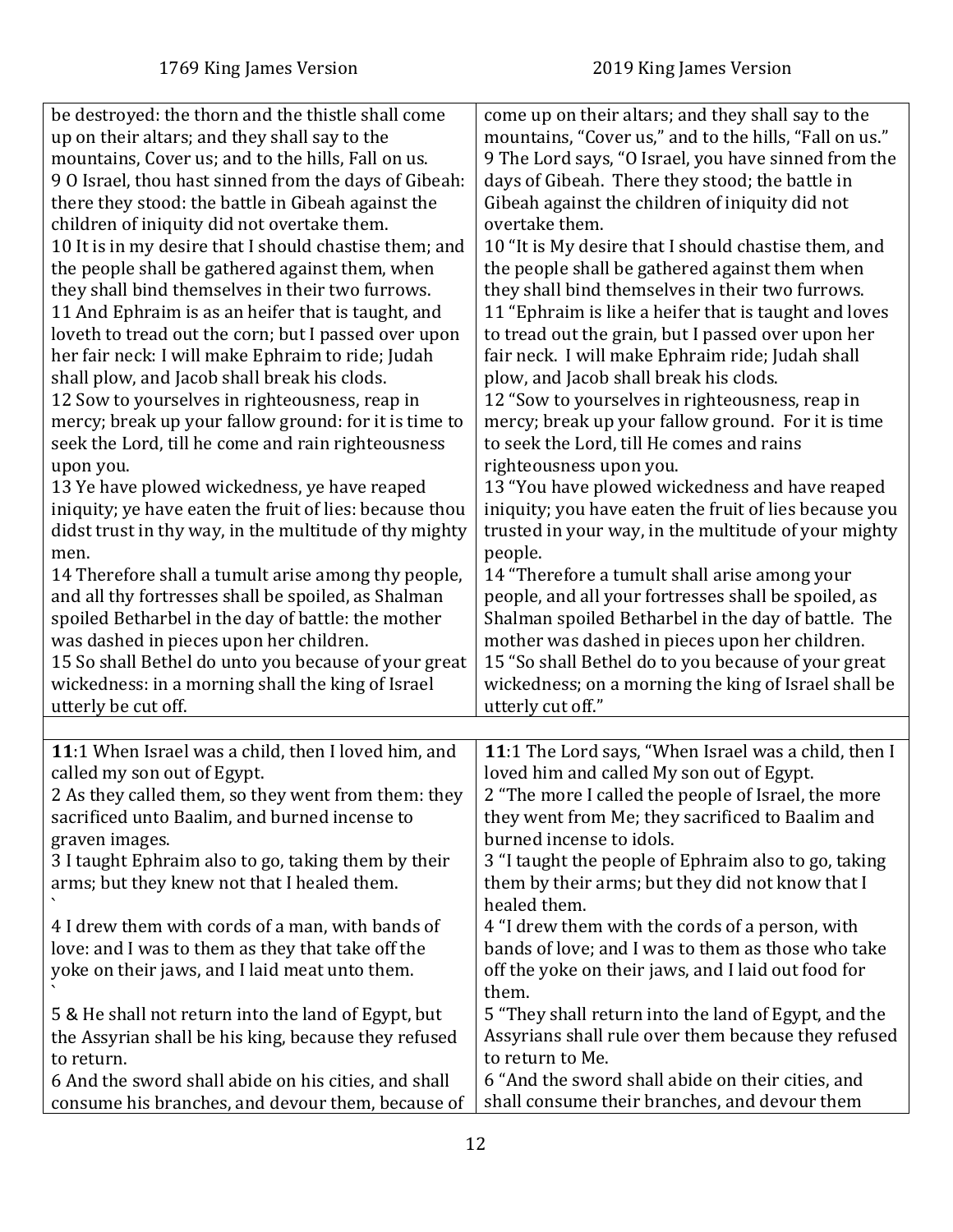<span id="page-12-0"></span>

| their own counsels.<br>7 And my people are bent to backsliding from me:<br>though they called them to the most High, none at<br>all would exalt him.<br>8 How shall I give thee up, Ephraim? how shall I<br>deliver thee, Israel? how shall I make thee as<br>Admah? how shall I set thee as Zeboim? mine heart<br>is turned within me, my repentings are kindled<br>together.<br>9 I will not execute the fierceness of mine anger, I<br>will not return to destroy Ephraim: for I am God,<br>and not man; the Holy One in the midst of thee: and<br>I will not enter into the city.<br>10 They shall walk after the Lord: he shall roar like<br>a lion: when he shall roar, then the children shall<br>tremble from the west.<br>11 They shall tremble as a bird out of Egypt, and as<br>a dove out of the land of Assyria: and I will place<br>them in their houses, saith the Lord. | because of their own counsels.<br>7 "My people are prone to backsliding from Me;<br>though they were called to the most High, no one at<br>all would exalt Him.<br>8 "How shall I give you up, Ephraim? How shall I<br>deliver you, Israel? How shall I make you as<br>Admah? How shall I set you as Zeboim? My feelings<br>toward are turned within Me; My repentings are<br>kindled together.<br>9 "I will not execute the fierceness of My anger; I<br>will not return to destroy Ephraim. For I am God,<br>and not a person, the Holy One in the midst of you;<br>and I will not enter into the city.<br>10 "They shall walk after the Lord; He shall roar like<br>a lion; when He shall roar, then the children shall<br>tremble from the west.<br>11 "They shall tremble like a bird out of Egypt and<br>like a dove out of the land of Assyria, and I will place |
|-----------------------------------------------------------------------------------------------------------------------------------------------------------------------------------------------------------------------------------------------------------------------------------------------------------------------------------------------------------------------------------------------------------------------------------------------------------------------------------------------------------------------------------------------------------------------------------------------------------------------------------------------------------------------------------------------------------------------------------------------------------------------------------------------------------------------------------------------------------------------------------------|-------------------------------------------------------------------------------------------------------------------------------------------------------------------------------------------------------------------------------------------------------------------------------------------------------------------------------------------------------------------------------------------------------------------------------------------------------------------------------------------------------------------------------------------------------------------------------------------------------------------------------------------------------------------------------------------------------------------------------------------------------------------------------------------------------------------------------------------------------------------------|
|                                                                                                                                                                                                                                                                                                                                                                                                                                                                                                                                                                                                                                                                                                                                                                                                                                                                                         | them in their houses, says the Lord."                                                                                                                                                                                                                                                                                                                                                                                                                                                                                                                                                                                                                                                                                                                                                                                                                                   |
| 12 Ephraim compasseth me about with lies, and the<br>house of Israel with deceit: but Judah yet ruleth                                                                                                                                                                                                                                                                                                                                                                                                                                                                                                                                                                                                                                                                                                                                                                                  | 12 The Lord says, "Ephraim encompasses Me with<br>lies and the people of Israel with deceit, but Judah                                                                                                                                                                                                                                                                                                                                                                                                                                                                                                                                                                                                                                                                                                                                                                  |
| with God, and is faithful with the saints.                                                                                                                                                                                                                                                                                                                                                                                                                                                                                                                                                                                                                                                                                                                                                                                                                                              | still rules with God and is faithful with the saints."                                                                                                                                                                                                                                                                                                                                                                                                                                                                                                                                                                                                                                                                                                                                                                                                                  |
|                                                                                                                                                                                                                                                                                                                                                                                                                                                                                                                                                                                                                                                                                                                                                                                                                                                                                         |                                                                                                                                                                                                                                                                                                                                                                                                                                                                                                                                                                                                                                                                                                                                                                                                                                                                         |
| 12:1 Ephraim feedeth on wind, and followeth after<br>the east wind: he daily increaseth lies and<br>desolation; and they do make a covenant with the<br>Assyrians, and oil is carried into Egypt.<br>2 The Lord hath also a controversy with Judah, and<br>will punish Jacob according to his ways; according<br>to his doings will he recompense him.<br>3 & He took his brother by the heel in the womb,<br>and by his strength he had power with God:<br>4 Yea, he had power over the angel, and prevailed:<br>he wept, and made supplication unto him: he found<br>him in Bethel, and there he spake with us;<br>5 Even the Lord God of hosts; the Lord is his<br>memorial.<br>6 Therefore turn thou to thy God: keep mercy and<br>judgment, and wait on thy God continually.                                                                                                       | 12:1 Ephraim feeds on the wind and follows after<br>the east wind. He daily increases lies and<br>desolation, and they make a covenant with the<br>Assyrians, and olive oil is carried into Egypt."<br>2 The Lord also has a controversy with Judah and<br>will punish Jacob according to His ways; according<br>to his actions, He will judge him.<br>3 Jacob took his brother by the heel in the womb,<br>and by his strength he had power with God.<br>4 Yes, he had power over the angel and prevailed;<br>he wept and made supplication to Him; he found<br>God in Bethel, and there He spoke with us;<br>5 even the Lord God of hosts, the Lord is his<br>memorial.<br>6 Therefore turn to your God; keep mercy and<br>justice and wait on your God continually.                                                                                                  |
| 7 & He is a merchant, the balances of deceit are in<br>his hand: he loveth to oppress.<br>8 And Ephraim said, Yet I am become rich, I have<br>found me out substance: in all my labours they shall<br>find none iniquity in me that were sin.<br>9 And I that am the Lord thy God from the land of<br>Egypt will yet make thee to dwell in tabernacles, as                                                                                                                                                                                                                                                                                                                                                                                                                                                                                                                              | 7 The Lord says, "He is a merchant; the balances of<br>deceit are in his hand: he loves to oppress.<br>8 "Ephraim said, 'Yet I have become rich I have<br>found substance for me; in all my labors they shall<br>find no iniquity in me that is a sin.'<br>9 "But I that am the Lord your God from the land of<br>Egypt can still make you dwell in tents, like in the                                                                                                                                                                                                                                                                                                                                                                                                                                                                                                  |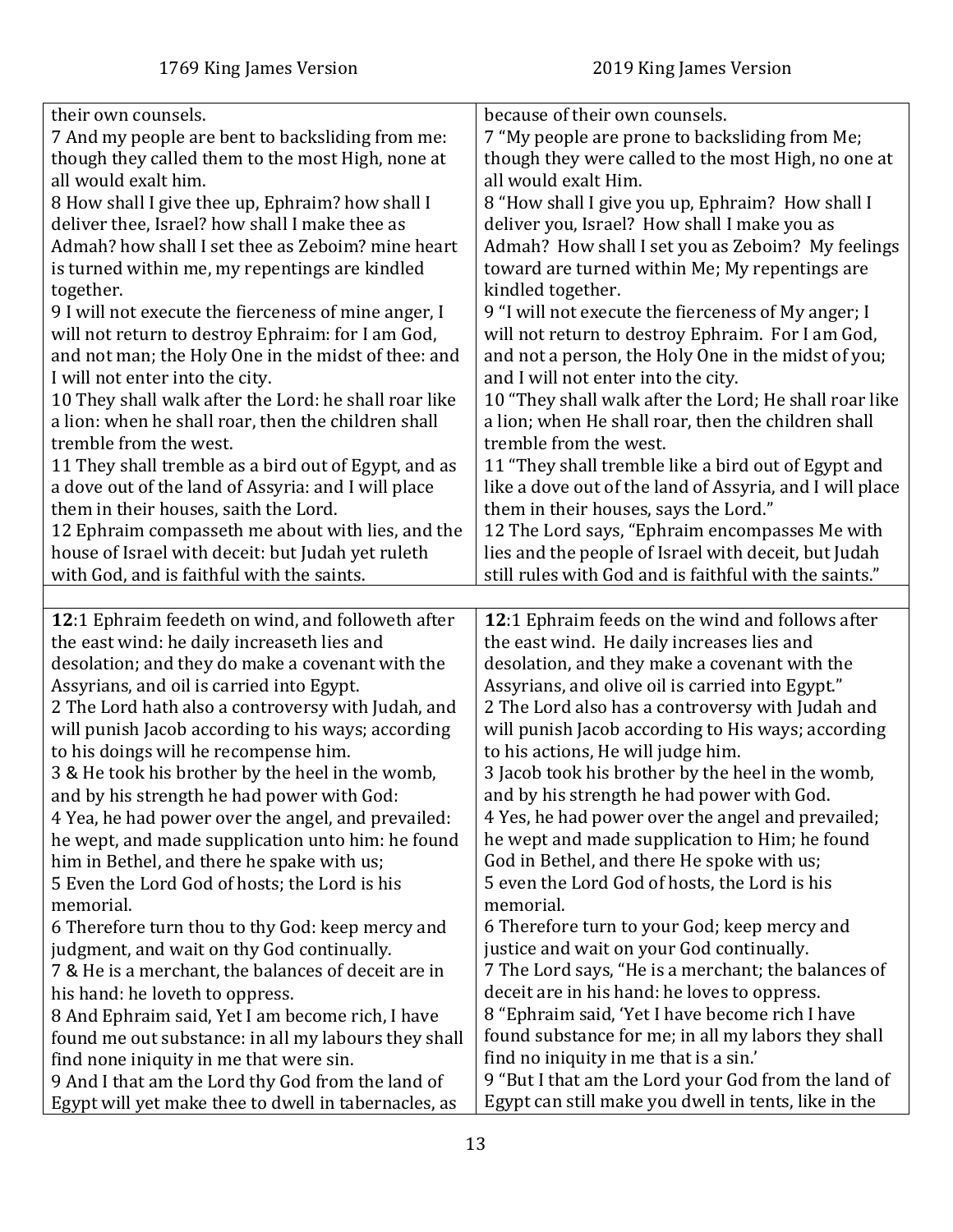<span id="page-13-0"></span>

| in the days of the solemn feast.                                                                                                                                                                                                                                                                                                                                                                                                                                                                                                                                                                                                                                                                                                                                                                                                                                                                                                                                                                                                       | days of the solemn feast.                                                                                                                                                                                                                                                                                                                                                                                                                                                                                                                                                                                                                                                                                                                                                                                                                                                                                                                                                                                                                                                                         |
|----------------------------------------------------------------------------------------------------------------------------------------------------------------------------------------------------------------------------------------------------------------------------------------------------------------------------------------------------------------------------------------------------------------------------------------------------------------------------------------------------------------------------------------------------------------------------------------------------------------------------------------------------------------------------------------------------------------------------------------------------------------------------------------------------------------------------------------------------------------------------------------------------------------------------------------------------------------------------------------------------------------------------------------|---------------------------------------------------------------------------------------------------------------------------------------------------------------------------------------------------------------------------------------------------------------------------------------------------------------------------------------------------------------------------------------------------------------------------------------------------------------------------------------------------------------------------------------------------------------------------------------------------------------------------------------------------------------------------------------------------------------------------------------------------------------------------------------------------------------------------------------------------------------------------------------------------------------------------------------------------------------------------------------------------------------------------------------------------------------------------------------------------|
| 10 I have also spoken by the prophets, and I have                                                                                                                                                                                                                                                                                                                                                                                                                                                                                                                                                                                                                                                                                                                                                                                                                                                                                                                                                                                      | 10 "I have also spoken by the prophets, and I have                                                                                                                                                                                                                                                                                                                                                                                                                                                                                                                                                                                                                                                                                                                                                                                                                                                                                                                                                                                                                                                |
| multiplied visions, and used similitudes, by the                                                                                                                                                                                                                                                                                                                                                                                                                                                                                                                                                                                                                                                                                                                                                                                                                                                                                                                                                                                       | multiplied visions and used similitudes by the                                                                                                                                                                                                                                                                                                                                                                                                                                                                                                                                                                                                                                                                                                                                                                                                                                                                                                                                                                                                                                                    |
| ministry of the prophets.                                                                                                                                                                                                                                                                                                                                                                                                                                                                                                                                                                                                                                                                                                                                                                                                                                                                                                                                                                                                              | service of the prophets.                                                                                                                                                                                                                                                                                                                                                                                                                                                                                                                                                                                                                                                                                                                                                                                                                                                                                                                                                                                                                                                                          |
| 11 Is there iniquity in Gilead? surely they are vanity:                                                                                                                                                                                                                                                                                                                                                                                                                                                                                                                                                                                                                                                                                                                                                                                                                                                                                                                                                                                | 11 "Is there iniquity in Gilead? Surely they are                                                                                                                                                                                                                                                                                                                                                                                                                                                                                                                                                                                                                                                                                                                                                                                                                                                                                                                                                                                                                                                  |
| they sacrifice bullocks in Gilgal; yea, their altars are                                                                                                                                                                                                                                                                                                                                                                                                                                                                                                                                                                                                                                                                                                                                                                                                                                                                                                                                                                               | vanity; they sacrifice bulls in Gilgal; yes, their altars                                                                                                                                                                                                                                                                                                                                                                                                                                                                                                                                                                                                                                                                                                                                                                                                                                                                                                                                                                                                                                         |
| as heaps in the furrows of the fields.                                                                                                                                                                                                                                                                                                                                                                                                                                                                                                                                                                                                                                                                                                                                                                                                                                                                                                                                                                                                 | are as heaps in the furrows of the fields."                                                                                                                                                                                                                                                                                                                                                                                                                                                                                                                                                                                                                                                                                                                                                                                                                                                                                                                                                                                                                                                       |
| 12 And Jacob fled into the country of Syria, and                                                                                                                                                                                                                                                                                                                                                                                                                                                                                                                                                                                                                                                                                                                                                                                                                                                                                                                                                                                       | 12 Our ancestor Jacob fled into the country of Syria,                                                                                                                                                                                                                                                                                                                                                                                                                                                                                                                                                                                                                                                                                                                                                                                                                                                                                                                                                                                                                                             |
| Israel served for a wife, and for a wife he kept                                                                                                                                                                                                                                                                                                                                                                                                                                                                                                                                                                                                                                                                                                                                                                                                                                                                                                                                                                                       | and Jacob, who was renamed Israel, served for a                                                                                                                                                                                                                                                                                                                                                                                                                                                                                                                                                                                                                                                                                                                                                                                                                                                                                                                                                                                                                                                   |
| sheep.<br>13 And by a prophet the Lord brought Israel out of<br>Egypt, and by a prophet was he preserved.<br>14 Ephraim provoked him to anger most bitterly:<br>therefore shall he leave his blood upon him, and his<br>reproach shall his Lord return unto him.                                                                                                                                                                                                                                                                                                                                                                                                                                                                                                                                                                                                                                                                                                                                                                       | wife, and he kept sheep to be allowed to marry one<br>of Laban's daughters.<br>13 And by a prophet the Lord brought Israel out of<br>Egypt, and by a prophet he was preserved.<br>14 Ephraim provoked Him to anger most bitterly;<br>therefore, He shall leave his blood upon him, and his<br>reproach shall his Lord return to him.                                                                                                                                                                                                                                                                                                                                                                                                                                                                                                                                                                                                                                                                                                                                                              |
| 13:1 When Ephraim spake trembling, he exalted<br>himself in Israel; but when he offended in Baal, he<br>died.<br>2 And now they sin more and more, and have made<br>them molten images of their silver, and idols<br>according to their own understanding, all of it the<br>work of the craftsmen: they say of them, Let the<br>men that sacrifice kiss the calves.<br>3 Therefore they shall be as the morning cloud, and<br>as the early dew that passeth away, as the chaff that<br>is driven with the whirlwind out of the floor, and as<br>the smoke out of the chimney.<br>4 Yet I am the Lord thy God from the land of Egypt,<br>and thou shalt know no god but me: for there is no<br>saviour beside me.<br>5 & I did know thee in the wilderness, in the land of<br>great drought.<br>6 According to their pasture, so were they filled;<br>they were filled, and their heart was exalted;<br>therefore have they forgotten me.<br>7 Therefore I will be unto them as a lion: as a<br>leopard by the way will I observe them: | 13:1 When Ephraim spoke trembling, he exalted<br>himself in Israel; but when he offended in Baal, he<br>died.<br>2 And now the people of Israel sin more and more<br>and have made themselves molten images of their<br>silver, and idols according to their own<br>understanding, all of it the work of the craftsmen.<br>How can they stupidly say, "Let the people who<br>sacrifice kiss the calves."<br>3 Therefore, they shall be like the morning cloud<br>and like the early dew that passes away, like the<br>chaff that is driven by the whirlwind from the<br>threshing floor, and like the smoke out of a chimney.<br>4 Yahweh says, "I am Yahweh your Deity from the<br>land of Egypt, and you shall know no god but Me, for<br>there is no Savior besides Me.<br>5 "I knew you in the wilderness, in the land of great<br>drought.<br>6 "According to their pasture, so were they filled;<br>they were filled, and their heart was exalted;<br>therefore, they have forgotten Me.<br>7 "Therefore, I will be to them like a lion; like a<br>leopard by the way, I will observe them. |
| 8 I will meet them as a bear that is bereaved of her                                                                                                                                                                                                                                                                                                                                                                                                                                                                                                                                                                                                                                                                                                                                                                                                                                                                                                                                                                                   | 8 "I will meet them like a Mother bear that is                                                                                                                                                                                                                                                                                                                                                                                                                                                                                                                                                                                                                                                                                                                                                                                                                                                                                                                                                                                                                                                    |
| whelps, and will rend the caul of their heart, and                                                                                                                                                                                                                                                                                                                                                                                                                                                                                                                                                                                                                                                                                                                                                                                                                                                                                                                                                                                     | bereaved of her cubs and will tear out their heart,                                                                                                                                                                                                                                                                                                                                                                                                                                                                                                                                                                                                                                                                                                                                                                                                                                                                                                                                                                                                                                               |
| there will I devour them like a lion: the wild beast                                                                                                                                                                                                                                                                                                                                                                                                                                                                                                                                                                                                                                                                                                                                                                                                                                                                                                                                                                                   | and there I will devour them like a lion. The wild                                                                                                                                                                                                                                                                                                                                                                                                                                                                                                                                                                                                                                                                                                                                                                                                                                                                                                                                                                                                                                                |
| shall tear them.                                                                                                                                                                                                                                                                                                                                                                                                                                                                                                                                                                                                                                                                                                                                                                                                                                                                                                                                                                                                                       | beast shall tear them.                                                                                                                                                                                                                                                                                                                                                                                                                                                                                                                                                                                                                                                                                                                                                                                                                                                                                                                                                                                                                                                                            |
| 9 & O Israel, thou hast destroyed thyself; but in me                                                                                                                                                                                                                                                                                                                                                                                                                                                                                                                                                                                                                                                                                                                                                                                                                                                                                                                                                                                   | 9 "O Israel, you have destroyed yourself; but in Me                                                                                                                                                                                                                                                                                                                                                                                                                                                                                                                                                                                                                                                                                                                                                                                                                                                                                                                                                                                                                                               |
| is thine help.                                                                                                                                                                                                                                                                                                                                                                                                                                                                                                                                                                                                                                                                                                                                                                                                                                                                                                                                                                                                                         | is your help.                                                                                                                                                                                                                                                                                                                                                                                                                                                                                                                                                                                                                                                                                                                                                                                                                                                                                                                                                                                                                                                                                     |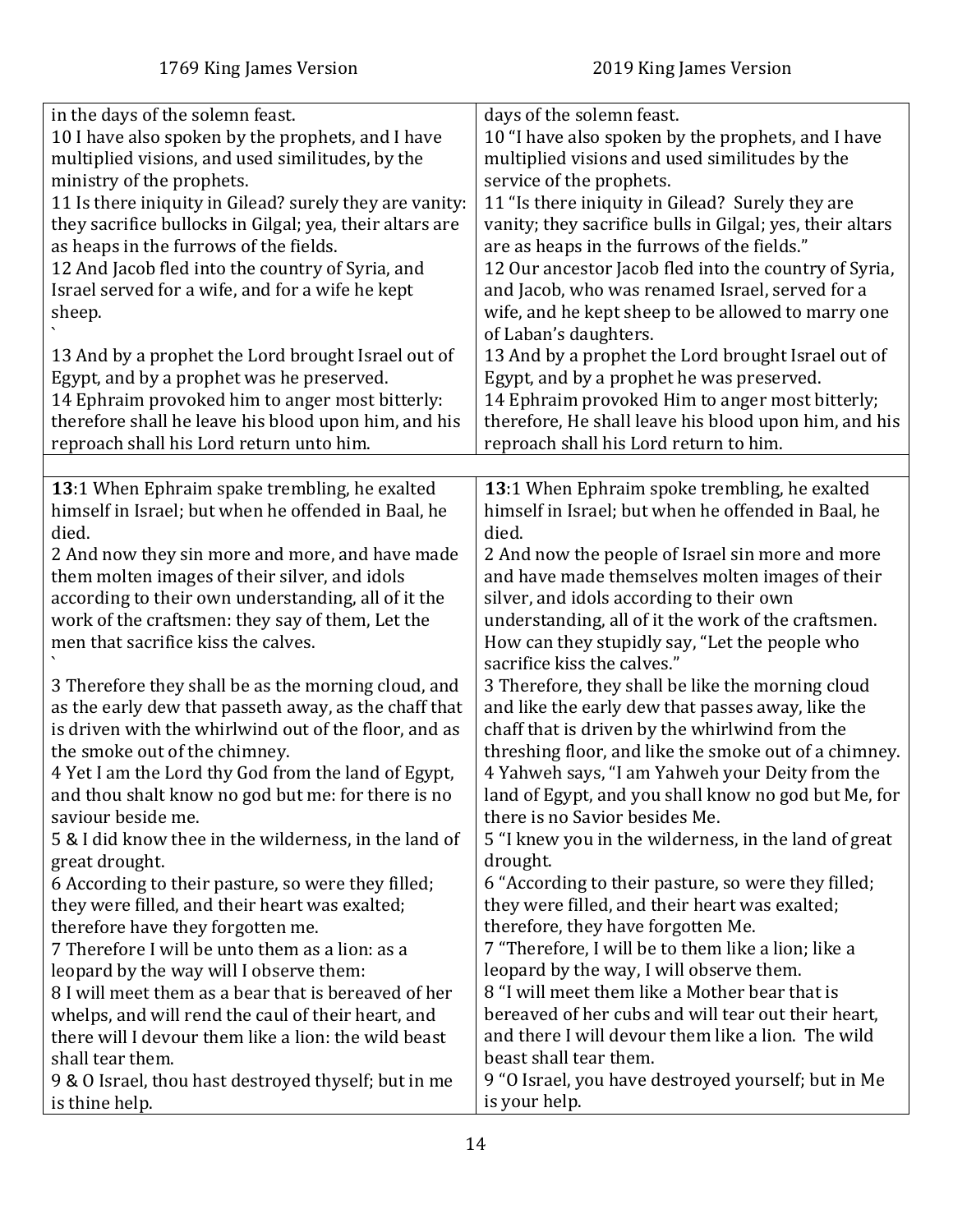<span id="page-14-0"></span>

| 10 I will be thy king: where is any other that may<br>save thee in all thy cities? and thy judges of whom<br>thou saidst, Give me a king and princes?<br>11 I gave thee a king in mine anger, and took him<br>away in my wrath.<br>12 The iniquity of Ephraim is bound up; his sin is<br>hid.<br>13 The sorrows of a travailing woman shall come<br>upon him: he is an unwise son; for he should not<br>stay long in the place of the breaking forth of<br>children.<br>14 I will ransom them from the power of the grave;<br>I will redeem them from death: O death, I will be thy<br>plagues; O grave, I will be thy destruction:<br>repentance shall be hid from mine eyes.<br>15 & Though he be fruitful among his brethren, an<br>east wind shall come, the wind of the Lord shall<br>come up from the wilderness, and his spring shall<br>become dry, and his fountain shall be dried up: he<br>shall spoil the treasure of all pleasant vessels.<br>16 Samaria shall become desolate; for she hath<br>rebelled against her God: they shall fall by the<br>sword: their infants shall be dashed in pieces, and<br>their women with child shall be ripped up. | 10 "I will be your king; where is any other that can<br>save you in all your cities, including your judges of<br>whom you said, 'Give me a king and princes'?<br>11 "I gave you a king in My anger and took him<br>away in My wrath.<br>12 "The iniquity of Ephraim is bound up; his sin is<br>hidden.<br>13 "The sorrows of a travailing woman shall come<br>upon him; he is an unwise son, for he should not<br>stay long in the place where children are given<br>birth.<br>14 "I will ransom them from the power of the grave;<br>I will redeem them from death; O death, I will be<br>your plagues. O grave, I will be your destruction;<br>repentance shall be hidden from Me.<br>15 "Though he is fruitful among his brethren, an<br>east wind shall come; the wind of the Lord shall<br>come up from the wilderness, and his spring shall<br>become dry, and his fountain shall be dried up. He<br>shall plunder the treasure of all his pleasant vessels.<br>16 "Samaria shall become desolate; for Samaria has<br>rebelled against God; the people of Samaria shall fall<br>by the sword. Their infants shall be dashed in<br>pieces, and their women with child shall be ripped<br>open." |
|--------------------------------------------------------------------------------------------------------------------------------------------------------------------------------------------------------------------------------------------------------------------------------------------------------------------------------------------------------------------------------------------------------------------------------------------------------------------------------------------------------------------------------------------------------------------------------------------------------------------------------------------------------------------------------------------------------------------------------------------------------------------------------------------------------------------------------------------------------------------------------------------------------------------------------------------------------------------------------------------------------------------------------------------------------------------------------------------------------------------------------------------------------------------|------------------------------------------------------------------------------------------------------------------------------------------------------------------------------------------------------------------------------------------------------------------------------------------------------------------------------------------------------------------------------------------------------------------------------------------------------------------------------------------------------------------------------------------------------------------------------------------------------------------------------------------------------------------------------------------------------------------------------------------------------------------------------------------------------------------------------------------------------------------------------------------------------------------------------------------------------------------------------------------------------------------------------------------------------------------------------------------------------------------------------------------------------------------------------------------------------|
|                                                                                                                                                                                                                                                                                                                                                                                                                                                                                                                                                                                                                                                                                                                                                                                                                                                                                                                                                                                                                                                                                                                                                                    |                                                                                                                                                                                                                                                                                                                                                                                                                                                                                                                                                                                                                                                                                                                                                                                                                                                                                                                                                                                                                                                                                                                                                                                                      |
| 14:1 O Israel, return unto the Lord thy God; for thou<br>hast fallen by thine iniquity.<br>2 Take with you words, and turn to the Lord: say<br>unto him, Take away all iniquity, and receive us<br>graciously: so will we render the calves of our lips.<br>3 Asshur shall not save us; we will not ride upon<br>horses: neither will we say any more to the work of<br>our hands, Ye are our gods: for in thee the fatherless<br>findeth mercy.<br>4 & I will heal their backsliding, I will love them<br>freely: for mine anger is turned away from him.<br>5 I will be as the dew unto Israel: he shall grow as<br>the lily, and cast forth his roots as Lebanon.<br>6 His branches shall spread, and his beauty shall be<br>as the olive tree, and his smell as Lebanon.<br>7 They that dwell under his shadow shall return;                                                                                                                                                                                                                                                                                                                                   | 14:1 O Israel, return to the Lord your God; for you<br>have fallen by your iniquity.<br>2 Take with you words and turn to the Lord and say<br>to Him, "Take away all iniquity and receive us<br>graciously. So will we render the fruit of our lips.<br>3 "Assyria shall not save us; we will not ride upon<br>horses. Neither will we say any more to the work of<br>our hands, 'You are our gods, for in you the<br>fatherless find mercy.""<br>4 The Lord says, "I will heal their backsliding; I will<br>love them freely, for My anger has turned away<br>from them.<br>5 "I will be as the dew to Israel; he shall grow as the<br>lily and cast forth his roots like Lebanon.<br>6 "His branches shall spread, and his beauty shall be<br>as the olive tree and his smell like the cedars of<br>Lebanon.<br>7 "Those who dwell under His shadow shall return;                                                                                                                                                                                                                                                                                                                                  |
| they shall revive as the corn, and grow as the vine:<br>the scent thereof shall be as the wine of Lebanon.                                                                                                                                                                                                                                                                                                                                                                                                                                                                                                                                                                                                                                                                                                                                                                                                                                                                                                                                                                                                                                                         | they shall revive as the grain and grow as the<br>grapevine; the scent of this shall be as the wine of                                                                                                                                                                                                                                                                                                                                                                                                                                                                                                                                                                                                                                                                                                                                                                                                                                                                                                                                                                                                                                                                                               |